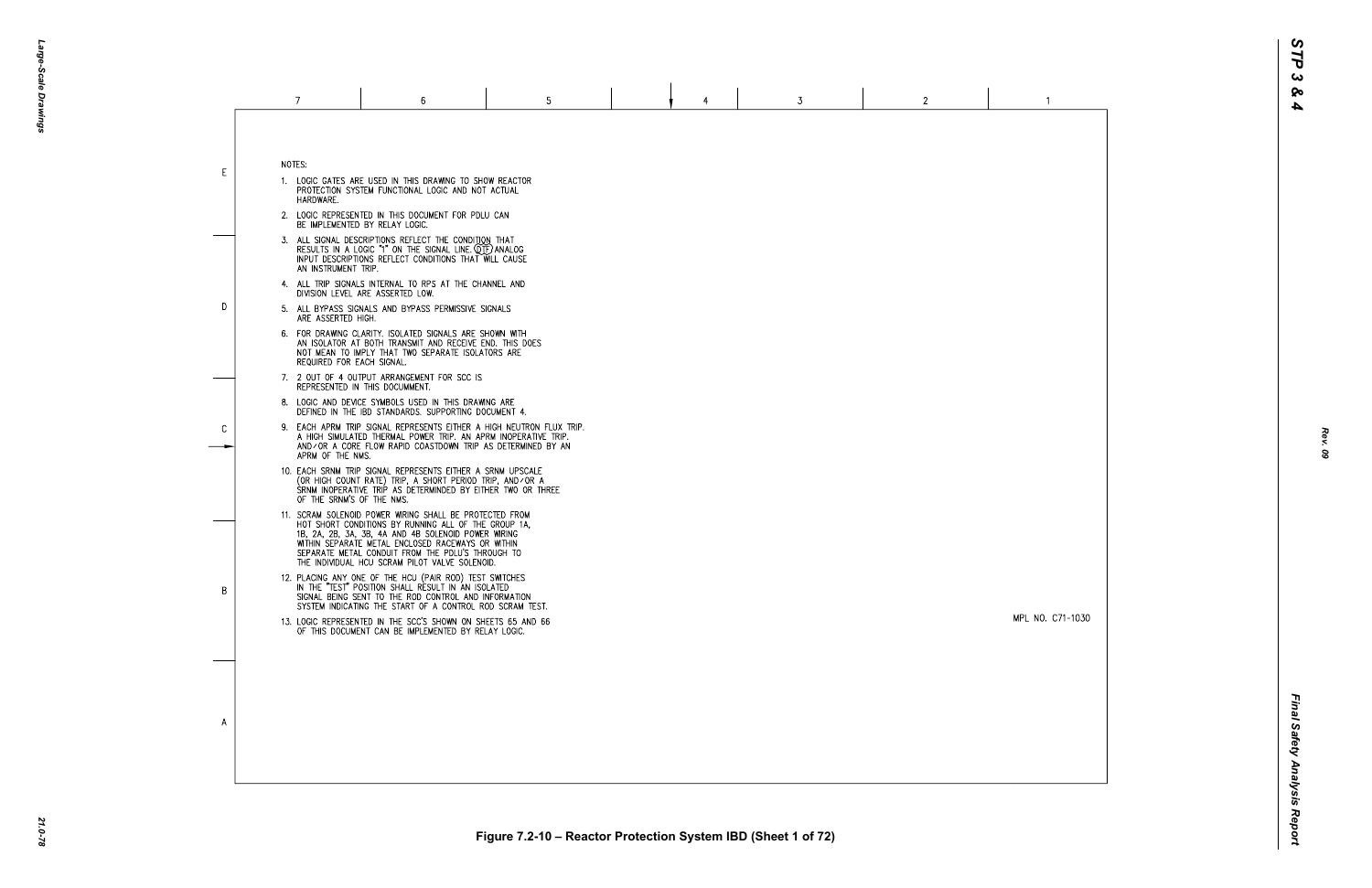Large-Scale Drawings *Large-Scale Drawings*

|    | 7                                                                                                                                                                                                                                        | 6                                                                                                                                                                                                                                                                                                                                                                                                                                                               | 5                                                                                                       |                                                                                                                                                                                                                                                                                                                                                                                                                                                                                                                                                                                   | 3                                                                                                                                                                                                                                                                                                                  | 2                                                                                                                                                                                                                                                                                                                                                                                                                                                                                                                                                                             |  |
|----|------------------------------------------------------------------------------------------------------------------------------------------------------------------------------------------------------------------------------------------|-----------------------------------------------------------------------------------------------------------------------------------------------------------------------------------------------------------------------------------------------------------------------------------------------------------------------------------------------------------------------------------------------------------------------------------------------------------------|---------------------------------------------------------------------------------------------------------|-----------------------------------------------------------------------------------------------------------------------------------------------------------------------------------------------------------------------------------------------------------------------------------------------------------------------------------------------------------------------------------------------------------------------------------------------------------------------------------------------------------------------------------------------------------------------------------|--------------------------------------------------------------------------------------------------------------------------------------------------------------------------------------------------------------------------------------------------------------------------------------------------------------------|-------------------------------------------------------------------------------------------------------------------------------------------------------------------------------------------------------------------------------------------------------------------------------------------------------------------------------------------------------------------------------------------------------------------------------------------------------------------------------------------------------------------------------------------------------------------------------|--|
| E. | <b>SH</b><br>NO.<br>NOTES<br>TABLE OF CONTENTS, REF DOCUMENTS, SUPPORTING DOCUMENTS, ABREVIATIONS<br>3                                                                                                                                   | <b>TITLE</b><br>DIV 1 (TLF;) RX MODE AND RELATED BYPASSES<br>DIV 2 (TLF) RX MODE AND RELATED BYPASSES                                                                                                                                                                                                                                                                                                                                                           | <b>SH</b><br>NO.<br>37<br><b>BLANK</b><br>38<br><b>BLANK</b><br>39.<br>40                               | <b>TITLE</b><br>FOIV 1 TLF; DW PRESS DIV 1 TRIP LOGIC<br>DIV 2 TLF; DW PRESS DIV 2 TRIP LOGIC                                                                                                                                                                                                                                                                                                                                                                                                                                                                                     |                                                                                                                                                                                                                                                                                                                    |                                                                                                                                                                                                                                                                                                                                                                                                                                                                                                                                                                               |  |
| D  | 10<br>11<br>12<br>13                                                                                                                                                                                                                     | DIV 3 (TLF) RX MODE AND RELATED BYPASSES<br>DIV 4 (TLF.) RX MODE AND RELATED BYPASSES<br><b>THE TRANSPORT OF THE CONSUMING CONTROLS ON THE CONSUMING CONSUMING CONSUMING CONSUMING CONSUMING CONSUMING CONSUMING CONSUMING CONSUMING CONSUMING CONSUMING CONSUMING CONSUMING CONSUMING CONSUMING CONSUMING CONSUMING CONS</b><br>DIV 1 {DTF; } CHANNEL A SENSOR TRIP LOGIC<br>DIV 2>DTF; SCHANNEL B SENSOR TRIP LOGIC<br>DIV 3>DTF; CHANNEL C SENSOR TRIP LOGIC | 41<br>42<br>43<br>44<br>45<br>46<br>47<br>48<br>49                                                      | PDIV 3 TLF; DW PRESS DIV 3 TRIP LOGIC<br>OIV 4 TLF; DW PRESS DIV 4 TRIP LOGIC<br>DIV 1 STLF; OIV 1 AUTO-SCRAM LOGIC<br> DIV 2(TLF:\DIV 2 AUTO-SCRAM LOGIC<br>DIV 3(TLF;) DIV 3 AUTO-SCRAM LOGIC                                                                                                                                                                                                                                                                                                                                                                                   | DIV 1 $\overline{I}$ (TLF; $\overline{I}$ RX WTR LVL DIV 1, CRD PRESS DIV 1 TRIP LOGIC<br>DIV $2\sqrt{t}$ TLF; $\sqrt{t}$ RX WTR LVL DIV 2, CRD PRESS DIV 2 TRIP LOGIC<br>DIV 3\$TLF; RX WTR LVL DIV 3, CRD PRESS DIV 3 TRIP LOGIC<br>DIV $4\sqrt{t}$ TLF; $\sqrt{t}$ RX WTR LVL DIV 4, CRD PRESS DIV 4 TRIP LOGIC | SUPPORTING DOCUMENTS:<br>1. REACTOR PROTECTION SYS DESIGN SPE<br>2. REACTOR PROTECTION SYS IED<br>3. NEUTRON MONITORING SYS IED<br>4. IBD STANDARDS DESIGN STANDARDS<br>REFERENCES:<br>1. NEUTRON MONITORING SYS IBD<br>2. LEAK DETECTION SYSTEM IBD                                                                                                                                                                                                                                                                                                                          |  |
| C  | 14<br>15<br>16<br>17<br>18<br>DIV 1 (TLF) NMS DIV 1 TRIP LOGIC<br>19<br>$DIV$ 2 $TLF$ NMS DIV 2 TRIP LOGIC<br>20                                                                                                                         | DIV 4 DTF; CHANNEL D SENSOR TRIP LOGIC<br>DIV 1 DIF; CHANNEL A SENSOR TRIP LOGIC<br>DIV 2 DTF; CHANNEL B SENSOR TRIP LOGIC<br>DIV 3 DTF; CHANNEL C SENSOR TRIP LOGIC<br>DIV 4\DTF; CHANNEL D SENSOR TRIP LOGIC                                                                                                                                                                                                                                                  | 50<br>51<br>52<br>53<br>54<br>55<br>56                                                                  | DIV 4, TLF: UN 4 AUTO-SCRAM LOGIC<br>DIV 1(TLF; ) TRIP IN CH A BYPASSED SENSOR<br>DIV 2, TLF; TRIP IN CH B BYPASSED SENSOR<br>DIV 3(TLF:) TRIP IN CH C BYPASSED SENSOR<br>DIV 4(TLF;) TRIP IN CH D BYPASSED SENSOR<br>DIV 2 PDLU; MANUAL SCRAM, SEAL-IN AND<br>MANUAL SCRAM RESET LOGIC<br>DIV 3 PDLU; MANUAL SCRĂM, SEAL-IN AND<br>MANUAL SCRAM RESET LOGIC                                                                                                                                                                                                                      |                                                                                                                                                                                                                                                                                                                    | 3. ROD CONTROL & INFO SYSTEM IBD<br>4. CONTROL ROD DRIVE SYSTEM P&ID<br>5. PROCESS RAD MONITORING SYS IED<br>6. NUCLEAR BOILER SYS P&ID<br>7. RECIRC FLOW CONTROL SYS IBD<br>8. SUPPRESSION POOL TEMPERATURE<br>MONITORING SYSTEM IED                                                                                                                                                                                                                                                                                                                                         |  |
| B  | $DIV 3$ $TLF$ NMS DIV 3 TRIP LOGIC<br>21<br>$DIV 4$ $TLF$ ) NMS DIV 4 TRIP LOGIC<br>26<br>28<br>30<br>$ $ DIV 1 $\rangle$ TLF; $\zeta$ MSLI DIV 1 TRIP LOGIC<br>31<br>$ $ DIV $2\sqrt{ }$ TLF; $\frac{1}{2}$ MSLI DIV 2 TRIP LOGIC<br>32 | DIV 4 TLP, RX PRESS DIV 4 TRIP, SUPPRESSION POOL TEMP,<br>TSV CLOSURE DIV 4 TRIP LOGIC<br>DIV $1\overline{1}$ (TLF; ) TSV, TCV CLOSURE DIV 1 TRIP LOGIC<br>$ D V \t2$ TLF; $\int$ TSV, TCV CLOSURE DIV 2 TRIP LOGIC<br> DIV 3) TLF;{TSV,TCV CLOSURE DIV 3 TRIP LOGIC<br>$ D V $ 4 $\frac{1}{2}$ TLF; $\frac{1}{2}$ TSV, TCV CLOSURE DIV 4 TRIP LOGIC                                                                                                            | 57<br>58<br>59<br>60<br>61<br>62<br>63<br>64<br>65<br>66<br>RPS ALARMS<br>67<br><b>RPS ALARMS</b><br>68 | THE THE THE THE SCRAM, SEAL-IN, RESET,<br>I MANUAL TRIP AND LD TEST LOGIC<br>DIV 2 OLU; DIV 2 AUTO SCRAM, SEAL-IN, RESET,<br>I MANUAL TRIP AND LD TEST LOGIC<br>DIV 3 OLU; DIV 3 AUTO SCRAM, SEAL-IN, RESET,<br>MANUAL TRIP AND LD TEST LOGIC<br>DIV 4 OLU; DIV 4 AUTO SCRAM, SEAL-IN, RESET,<br>GROUP 1 LD ARRANGEMENT AND HCU'S<br>GROUP 2 LD ARRANGEMENT AND HCU'S<br>GROUP 3 LD ARRANGEMENT AND HCU'S<br>GROUP 4 LD ARRANGEMENT AND HCU'S<br>TBACKUP SCRAM RELAY ARRANGEMENT AND<br>TRESET PERMISSIVE LOGIC<br>TBACKUP SCRAM RELAY ARRANGEMENT AND<br>TRESET PERMISSIVE LOGIC |                                                                                                                                                                                                                                                                                                                    | ABREVIATIONS<br>BPU - BYPASS UNITS<br>$\{$ DTF - DIGITAL TRIP FUNCTION $\rightarrow$<br>$\{ \texttt{RDLC}$ - $\texttt{REMOTE}$ digital logic controlle<br>TLF - TRIP LOGIC FUNCTION<br>SLF - SAFETY SYSTEM LOGIC FUNCTION<br>OLU - OUTPUT LOGIC UNIT<br>PDLU - POWER DISTRIBUTION LOGIC UNIT<br>SCC - SOLENOID CONTROL CENTER<br>SSFP - SCRAM SOLENOID FUSE PANEL<br>SSLC - SAFETY SYSTEM LOGIC & CONTROL<br>APRM - AVERAGE POWER RANGE MONITOR<br>CRD - CONTROL ROD DRIVE<br>HCU - HYDRAULIC CONTROL UNIT<br>MSIV - MAIN STEAM LINE ISOLATION VALVI<br>MSL - MAIN STEAM LINE |  |
| A  | $ D V \rightrightarrows$ TLF; $\wedge$ MSLI DIV 3 TRIP LOGIC<br>33<br>$Div 4\{TLF\}$ MSLI DIV 4 TRIP LOGIC<br>34<br>35<br>BLANK<br>36   BLANK                                                                                            |                                                                                                                                                                                                                                                                                                                                                                                                                                                                 | RPS ALARMS<br>69<br>RPS ALARMS<br>70<br><b>RPS ALARMS</b><br>71<br>RPS ALARMS<br>72                     |                                                                                                                                                                                                                                                                                                                                                                                                                                                                                                                                                                                   |                                                                                                                                                                                                                                                                                                                    | SRNM - STARTUP RANGE NEUTRON MONIT<br>mP - MICROPROCESSOR<br>LD - LOAD DRIVER<br>KOS - KEY OPERATED SWITCH<br>HTS - HYDRAULIC TRIP SYSTEM<br>TABLE OF CONTENTS. REFER<br>SUPPORTING DOCUMENTS                                                                                                                                                                                                                                                                                                                                                                                 |  |

| C               | MPL NO.<br>C71-4010<br>C71-1040<br>C51-1040<br>A10-3070                                                        |
|-----------------|----------------------------------------------------------------------------------------------------------------|
|                 | <u>MPL NO.</u><br>C51-1030<br>E31-1030<br>C11-1030<br>C12-1010<br>D11-1040<br>B21-1010<br>C81-1030<br>T53-1010 |
| .ER             |                                                                                                                |
| R               |                                                                                                                |
| νE<br>TOR       |                                                                                                                |
| S, ABREVIATIONS | RENCE DOCUMENTS,                                                                                               |

 $\sim$  1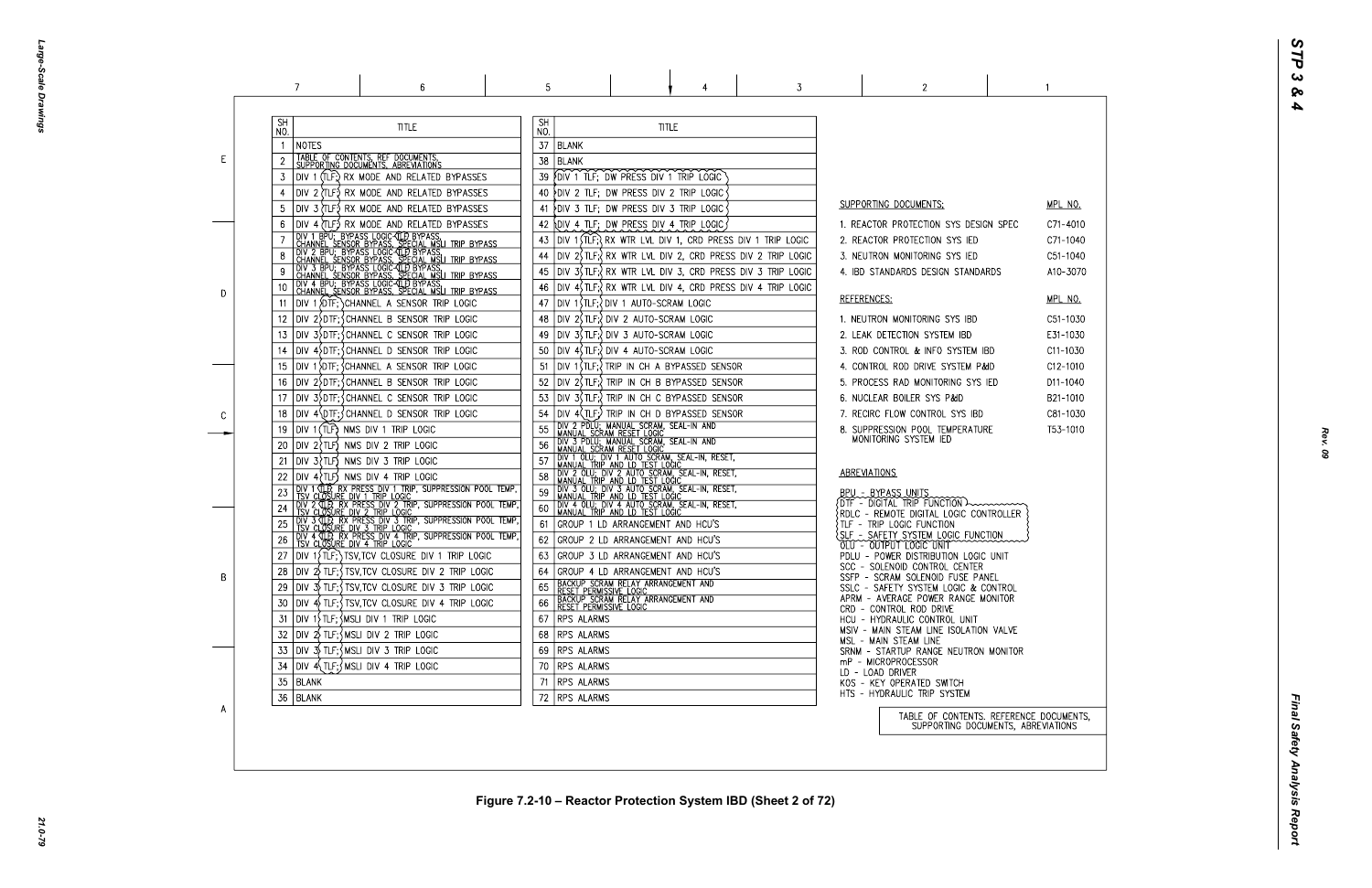-эбле-*Large-Scale Drawings* -Scale Drawings



*21.0-80* **Figure 7.2-10 – Reactor Protection System IBD (Sheet 11 of 72)**

DIV 1 (OTE) CHANNEL A<br>SENSOR TRIP LOGIC

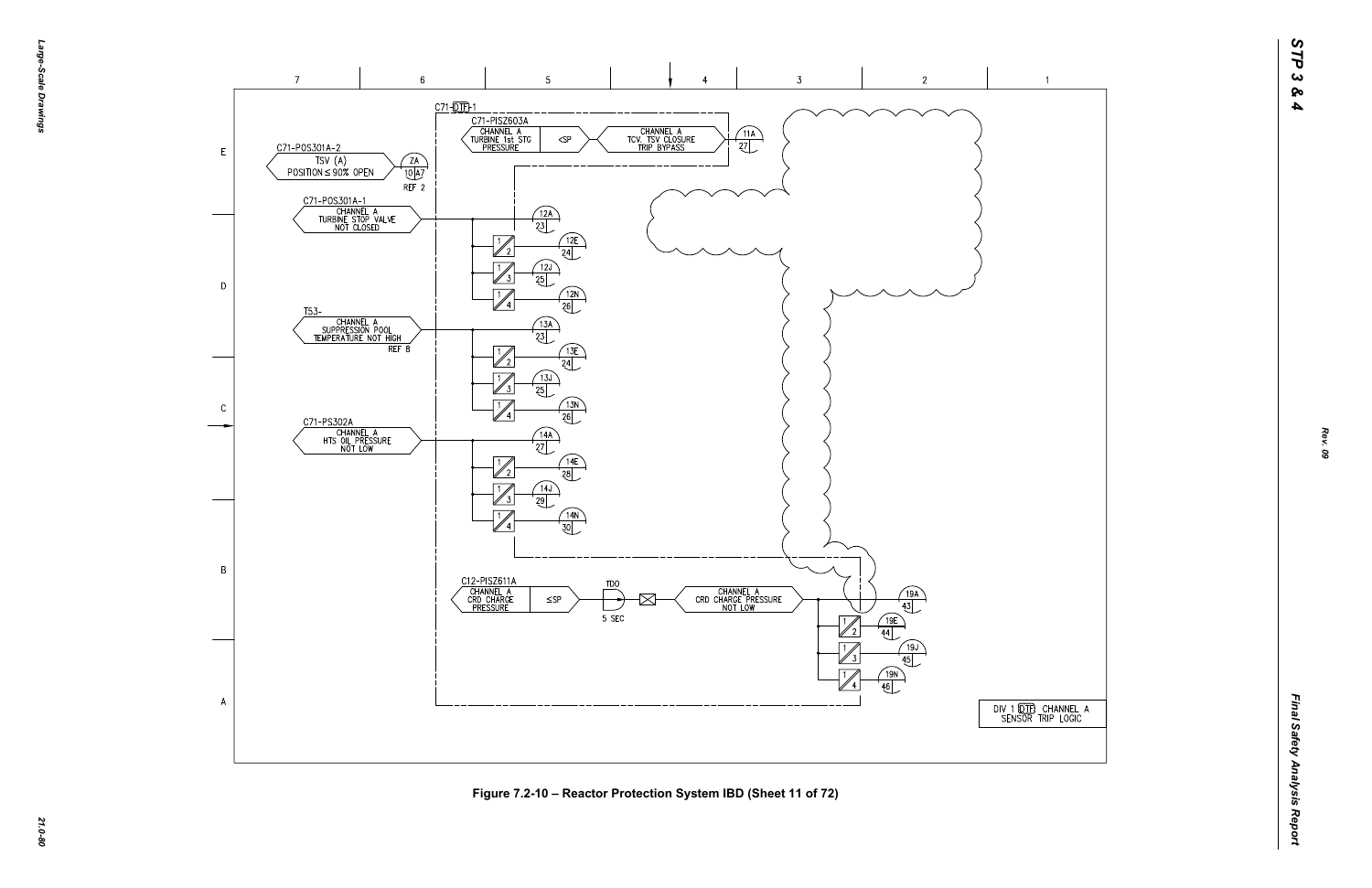





*21.0-81* **Figure 7.2-10 – Reactor Protection System IBD (Sheet 12 of 72)**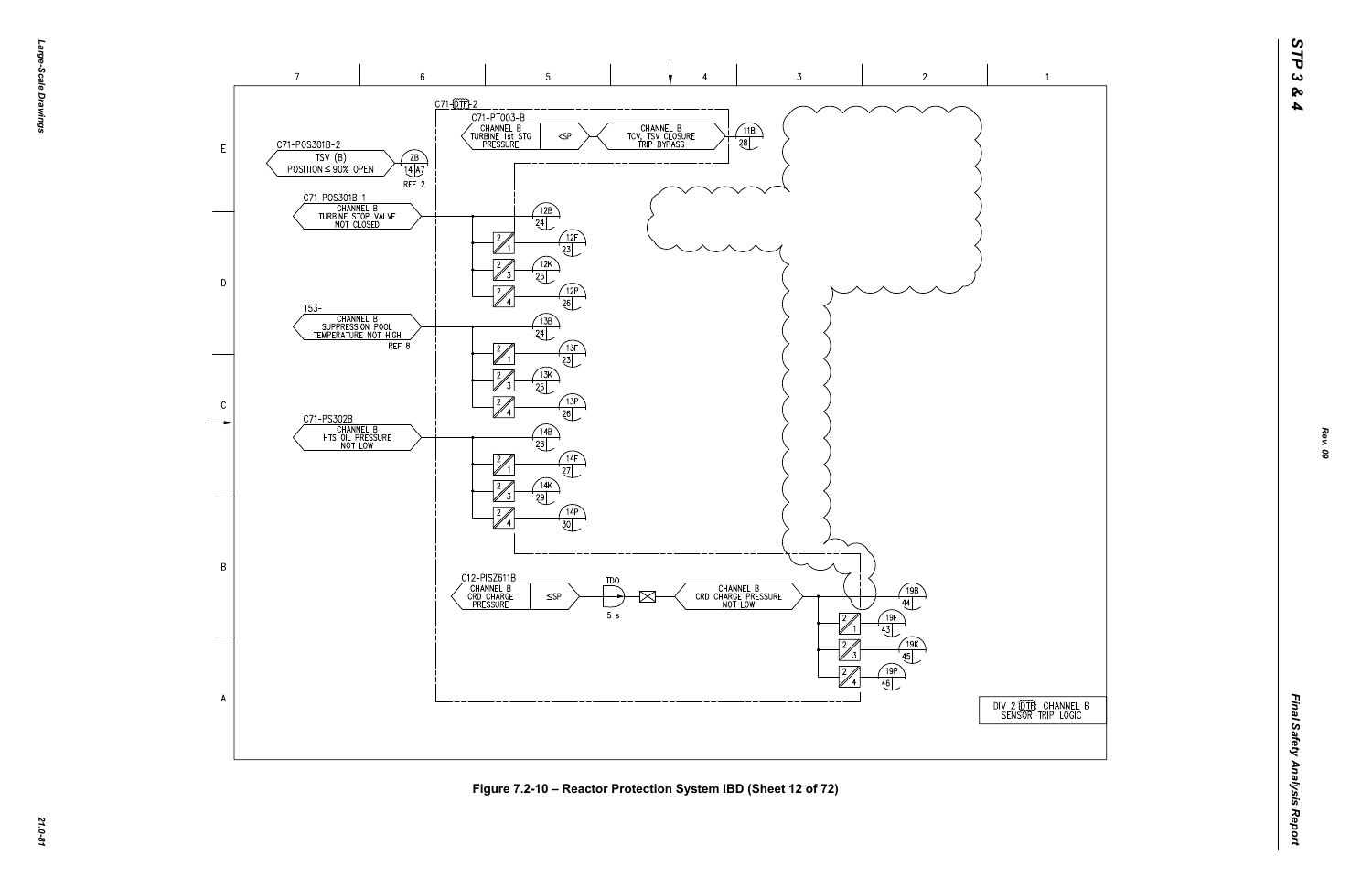



*21.0-82* **Figure 7.2-10 – Reactor Protection System IBD (Sheet 13 of 72)**

 $\overline{1}$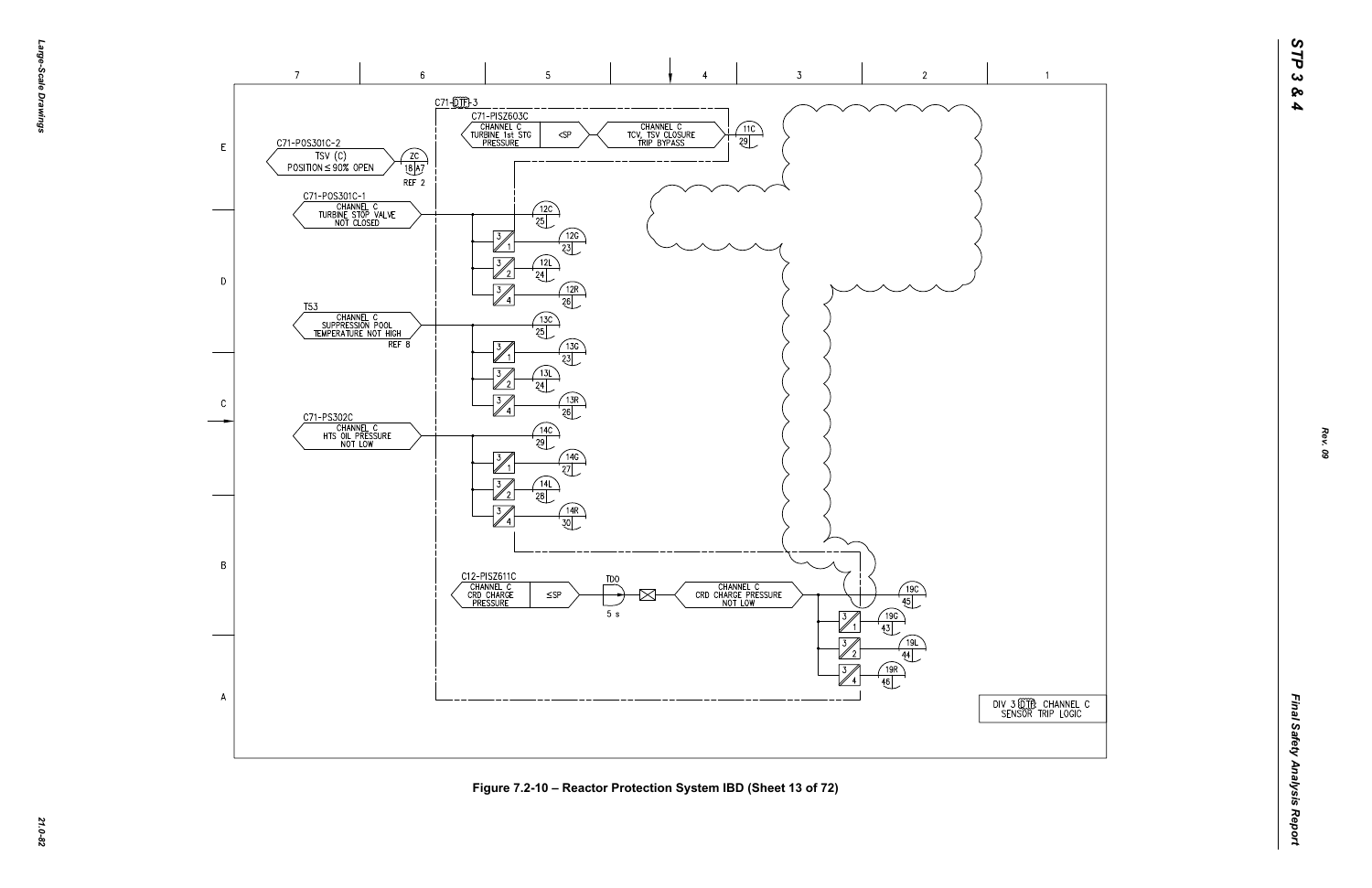## $\overline{1}$







*21.0-83* **Figure 7.2-10 – Reactor Protection System IBD (Sheet 14 of 72)**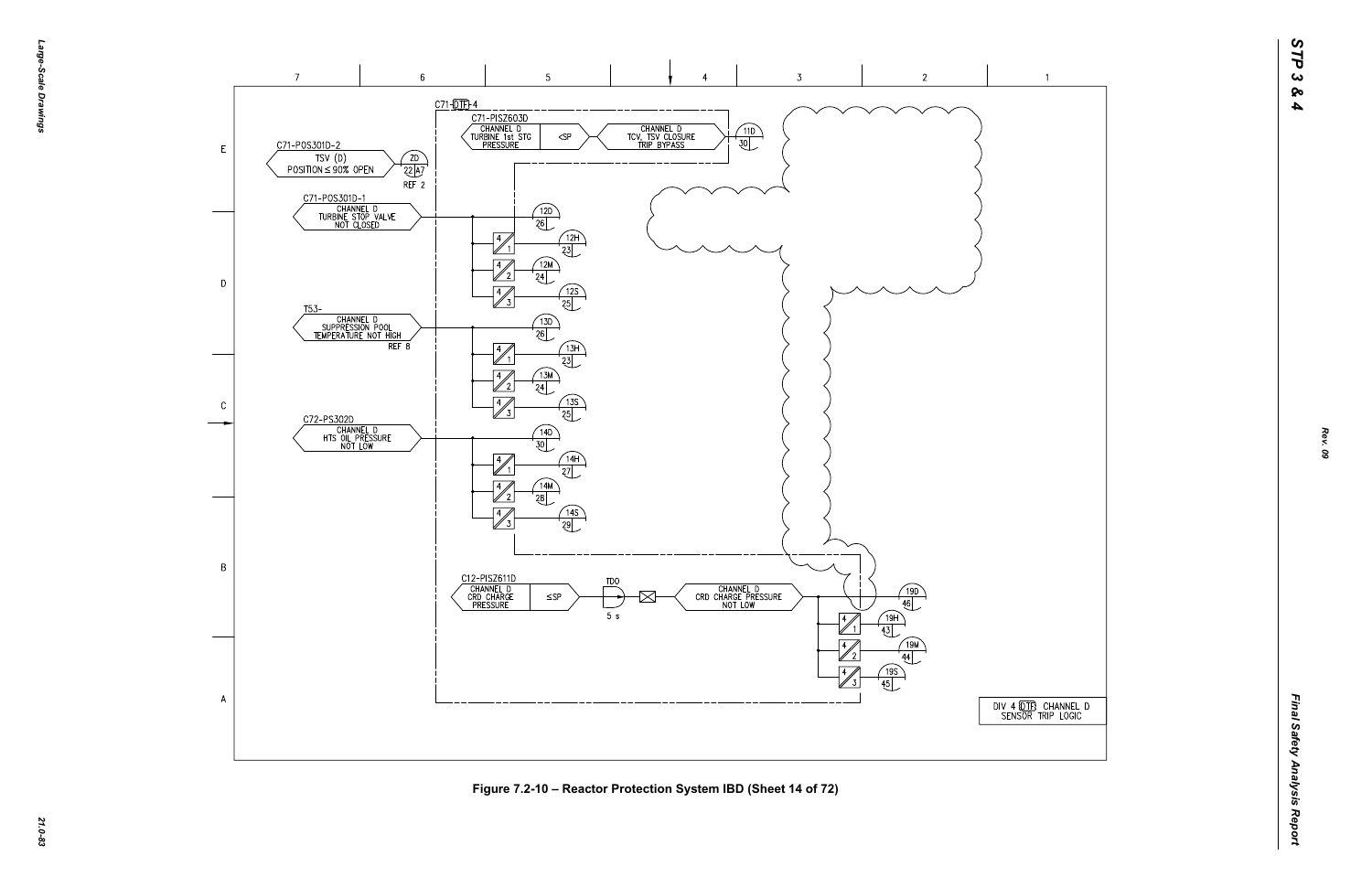



Figure 7.2-10 – Reactor Protection System IBD (Sheet 15 of 72)<br>ية<br>يُ<sup>م</sup>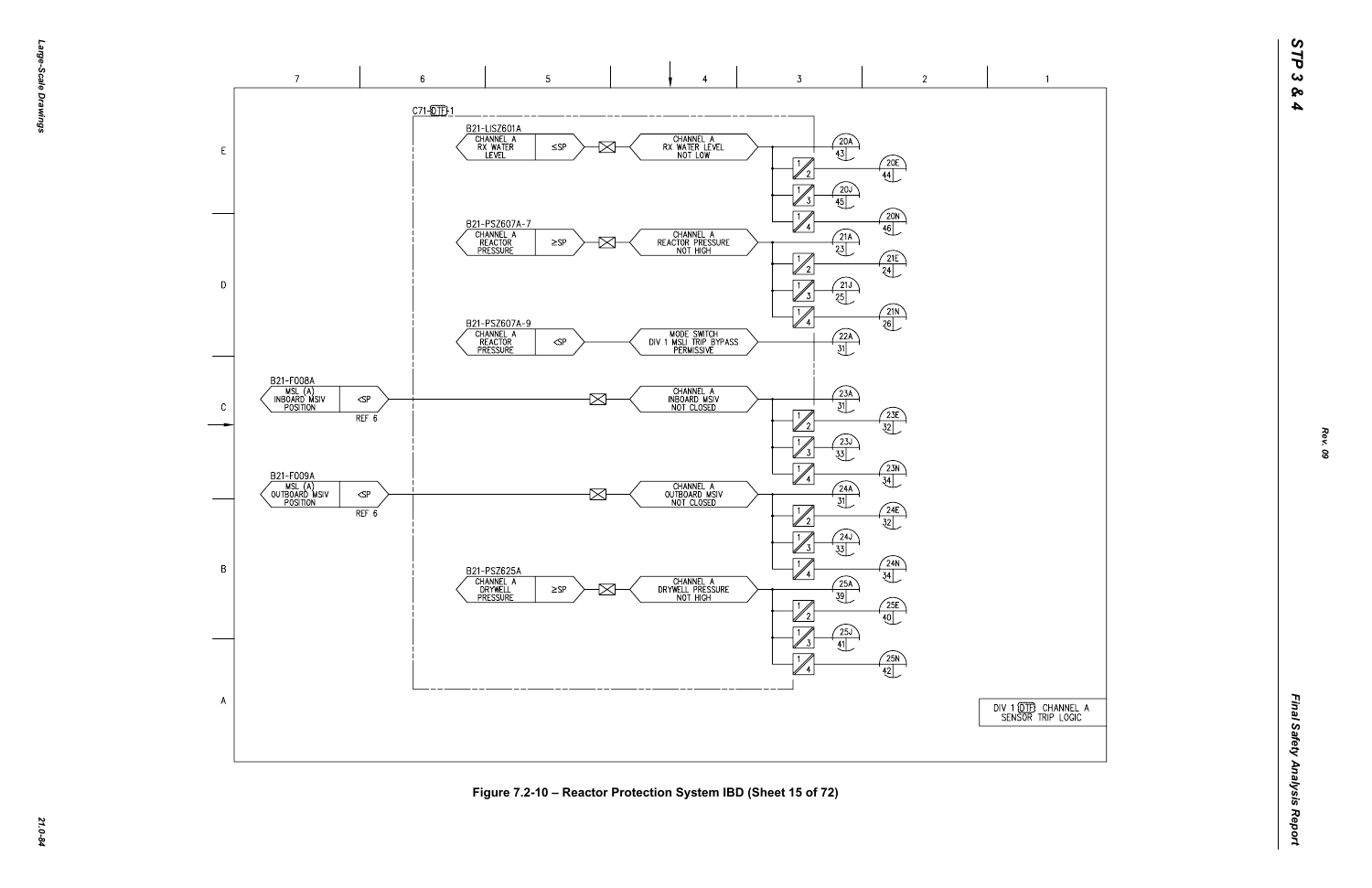



*21.0-85* **Figure 7.2-10 – Reactor Protection System IBD (Sheet 16 of 72)**

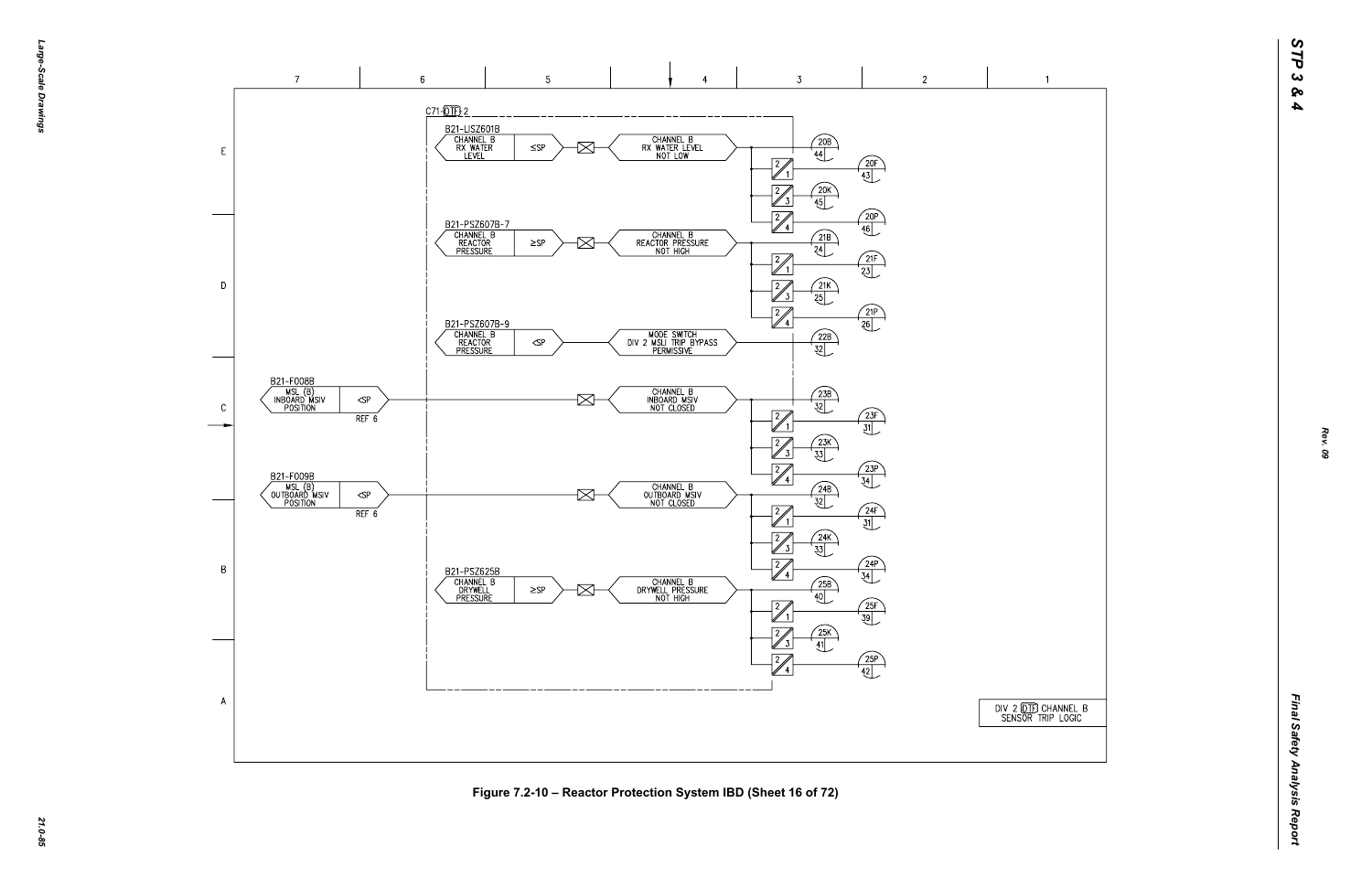DIV 3 00 THE CHANNEL C<br>SENSOR TRIP LOGIC



*21.0-86* **Figure 7.2-10 – Reactor Protection System IBD (Sheet 17 of 72)**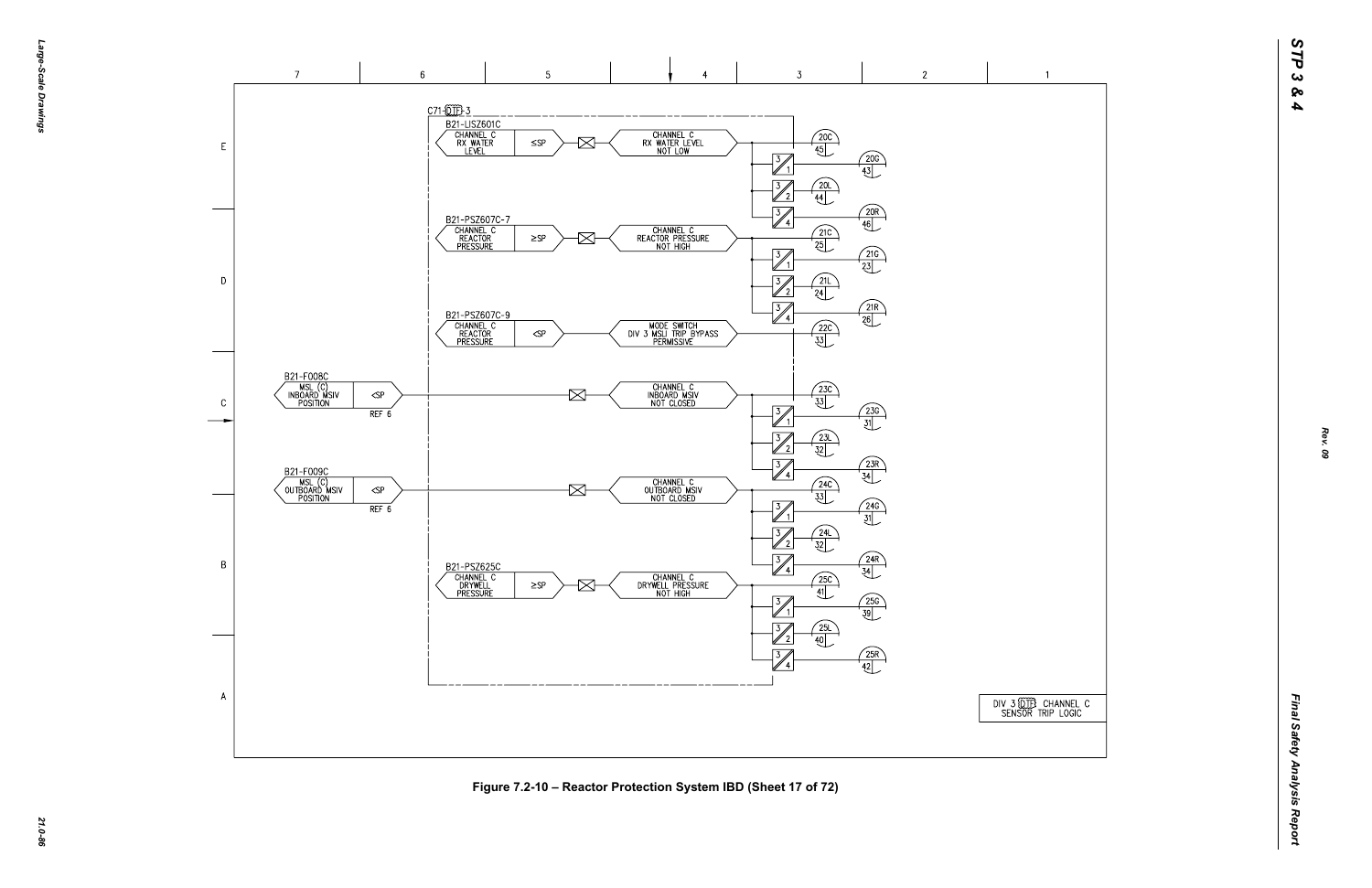DIV 4 (DTF) CHANNEL D<br>SENSOR TRIP LOGIC

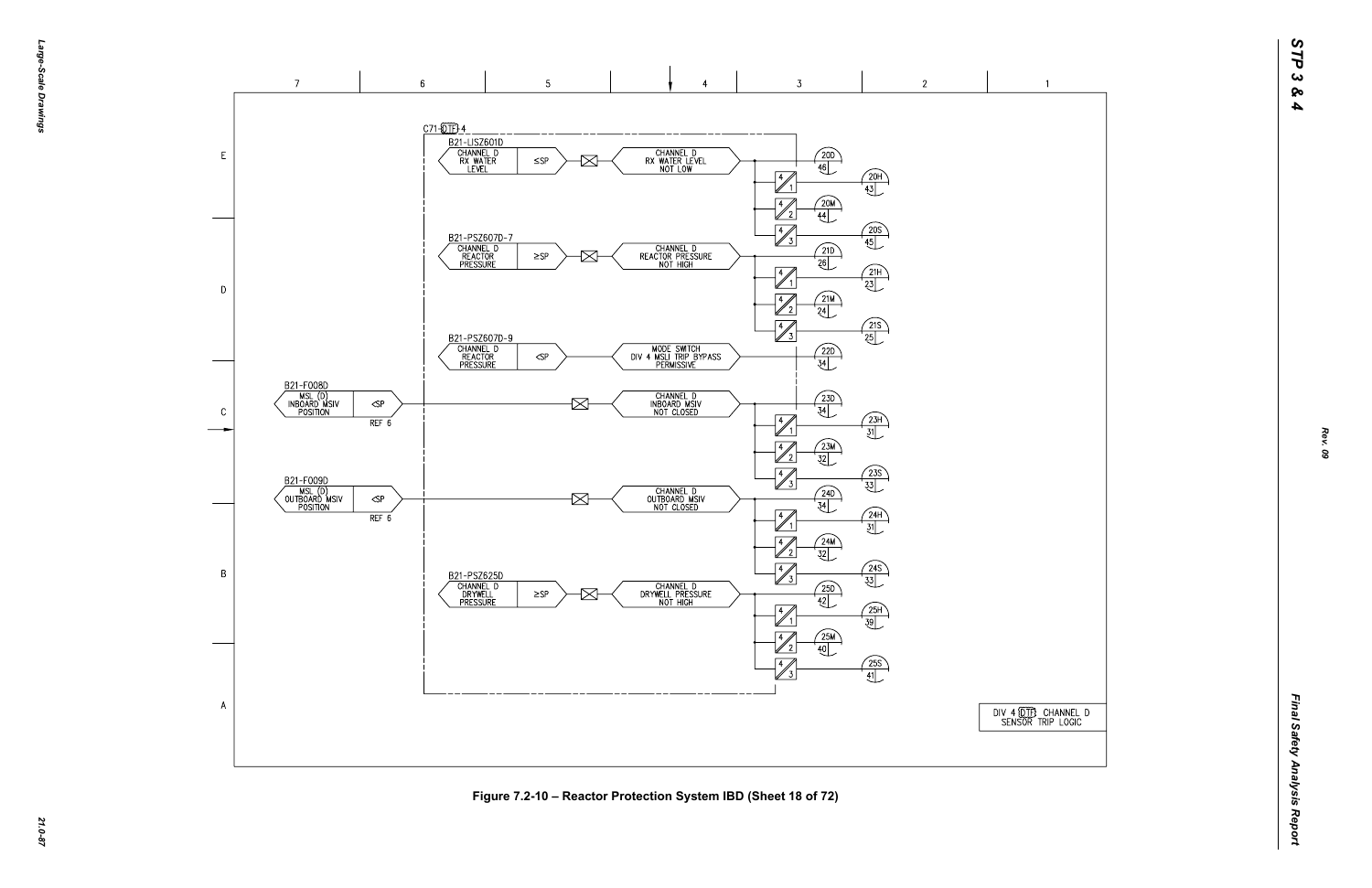

*21.0-88* **Figure 7.2-10 – Reactor Protection System IBD (Sheet 19 of 72)**

*Rev. 09*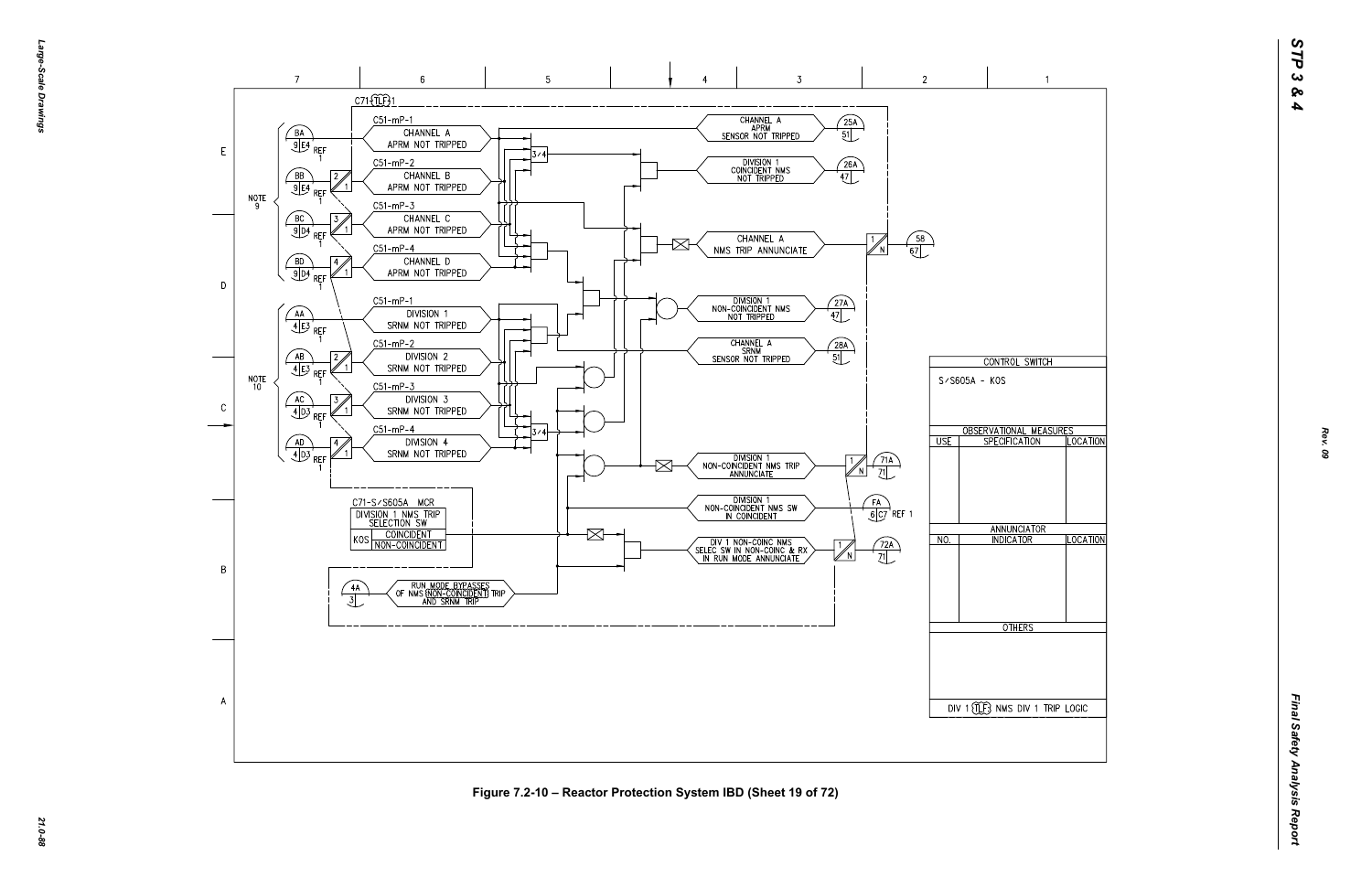

*21.0-89* **Figure 7.2-10 – Reactor Protection System IBD (Sheet 20 of 72)**

*Rev. 09*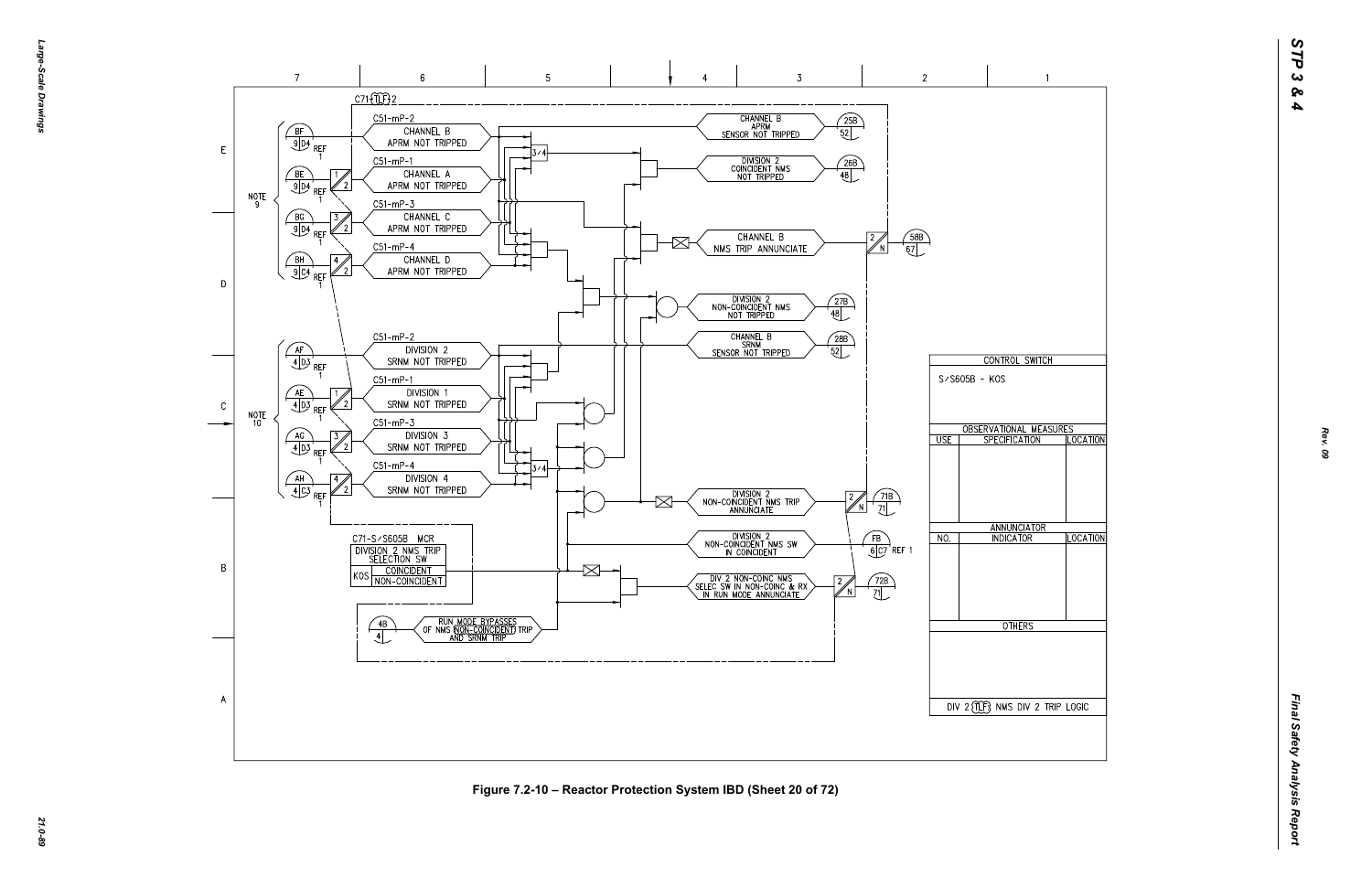

*21.0-90* **Figure 7.2-10 – Reactor Protection System IBD (Sheet 21 of 72)**

*Rev. 09*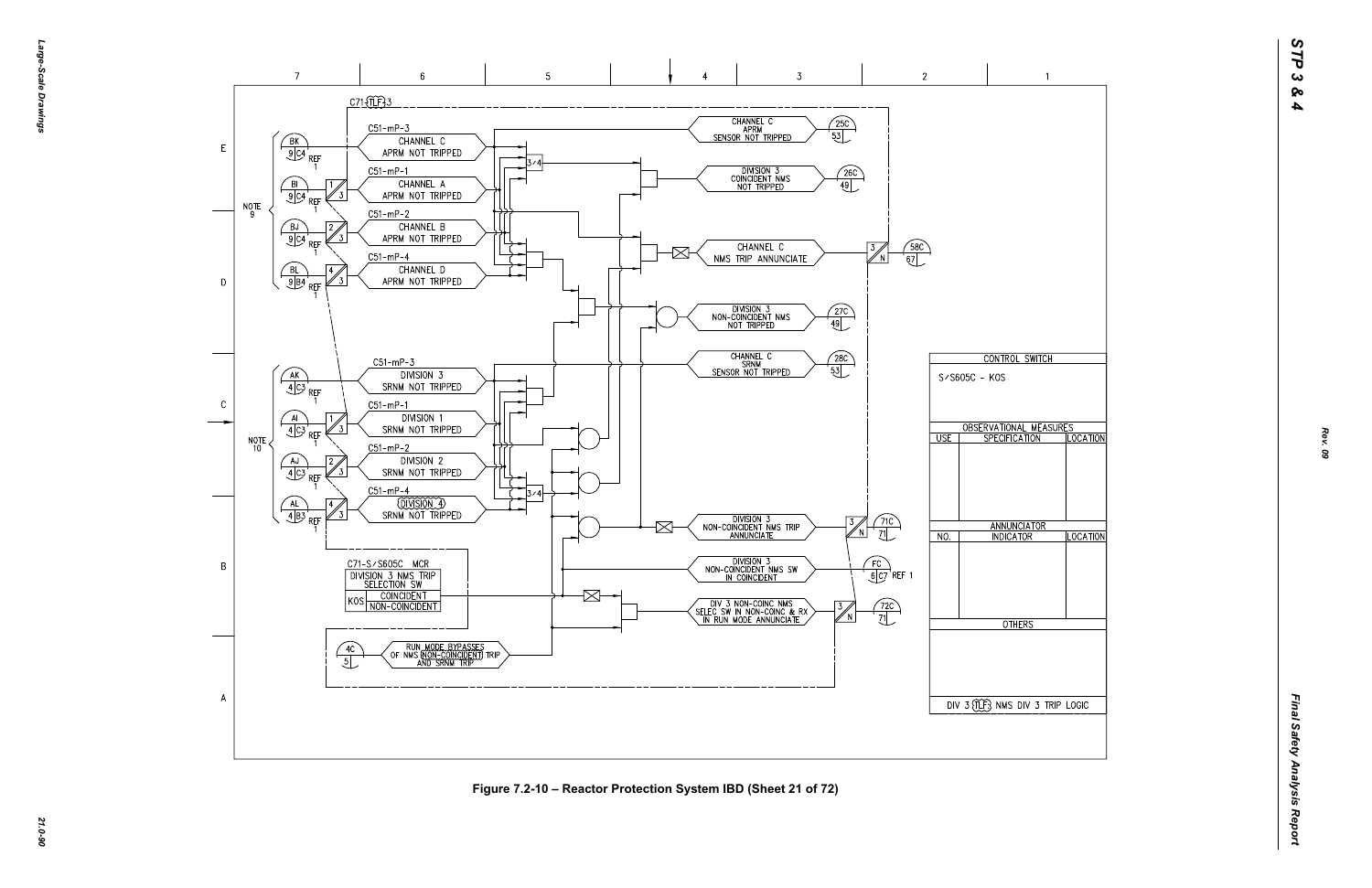*Large-Scale Drawings* arge--Scale Drawings

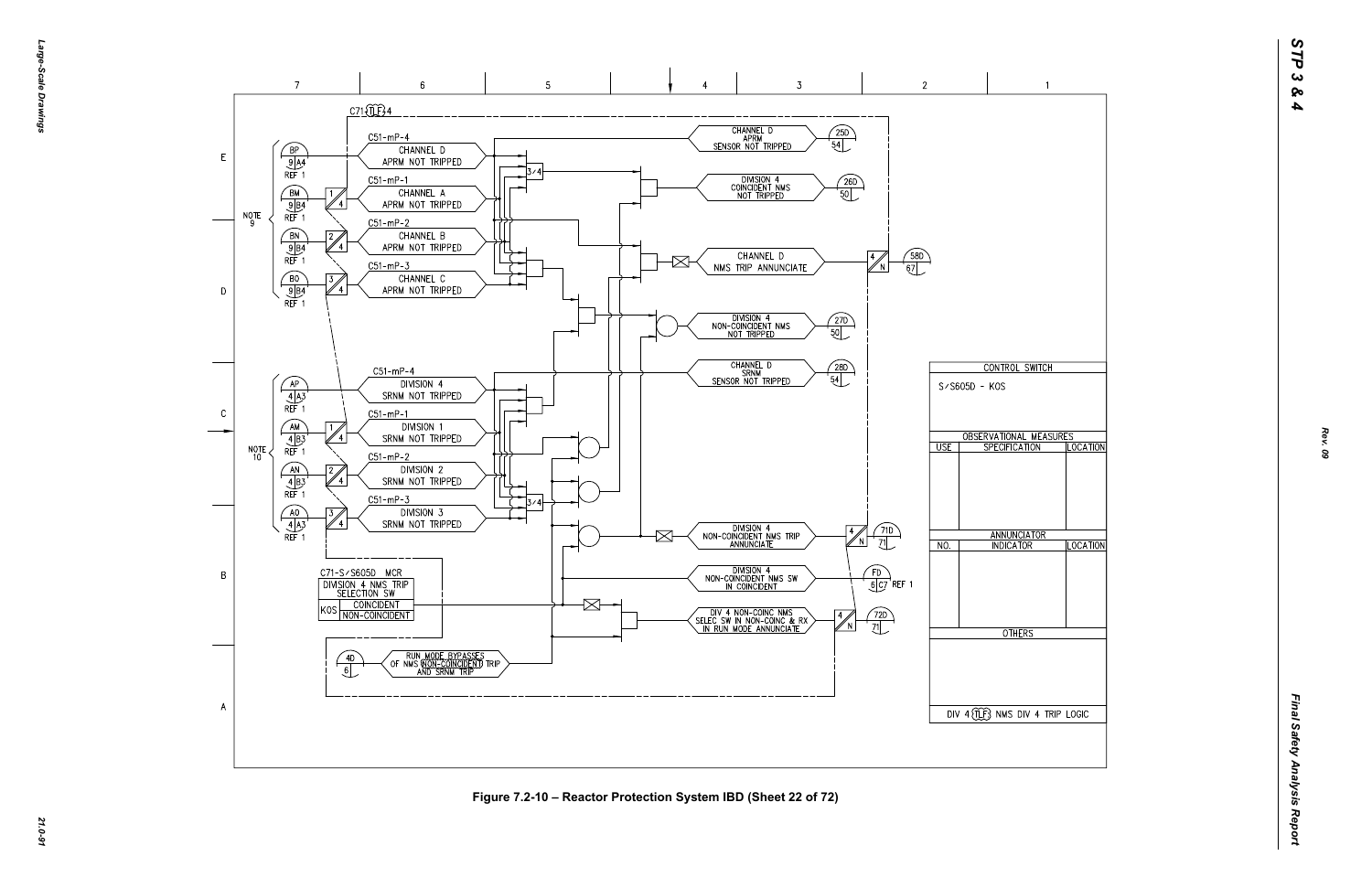

*21.0-92* **Figure 7.2-10 – Reactor Protection System IBD (Sheet 39 of 72)**



*Rev. 09*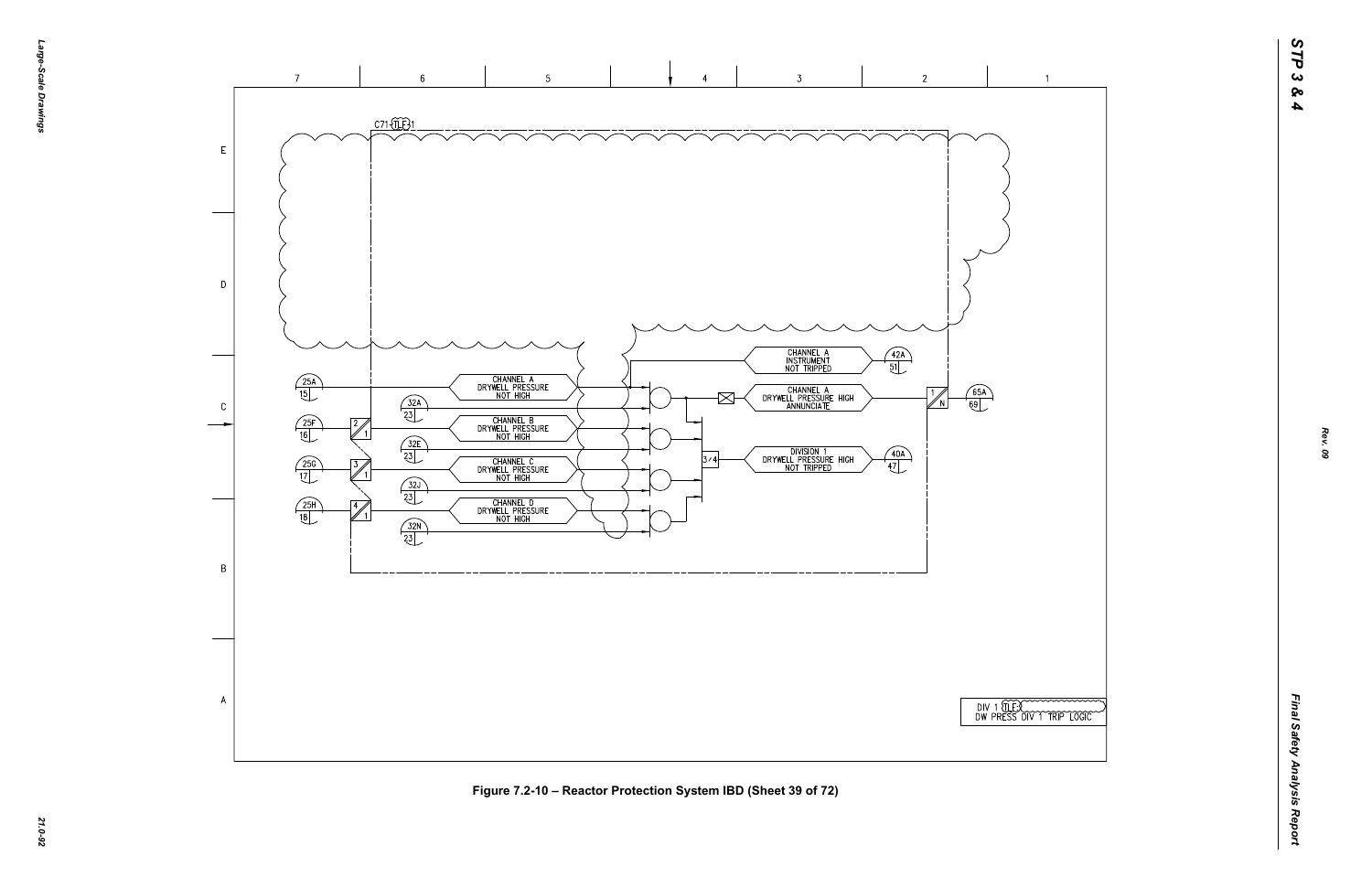

|  |  | TEROOM |  |
|--|--|--------|--|

 $\overline{1}$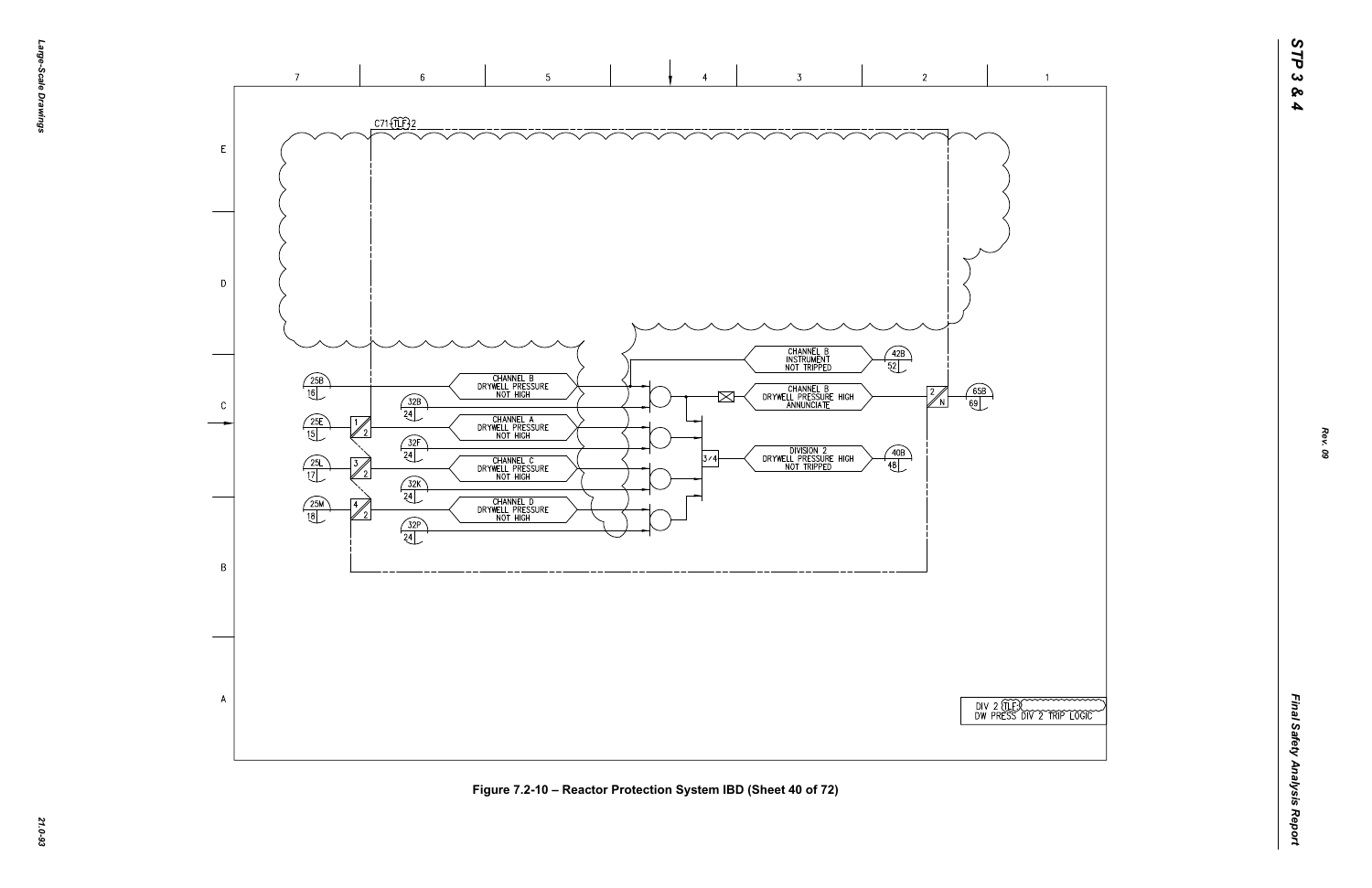

*21.0-94* **Figure 7.2-10 – Reactor Protection System IBD (Sheet 41 of 72)**



*Rev. 09*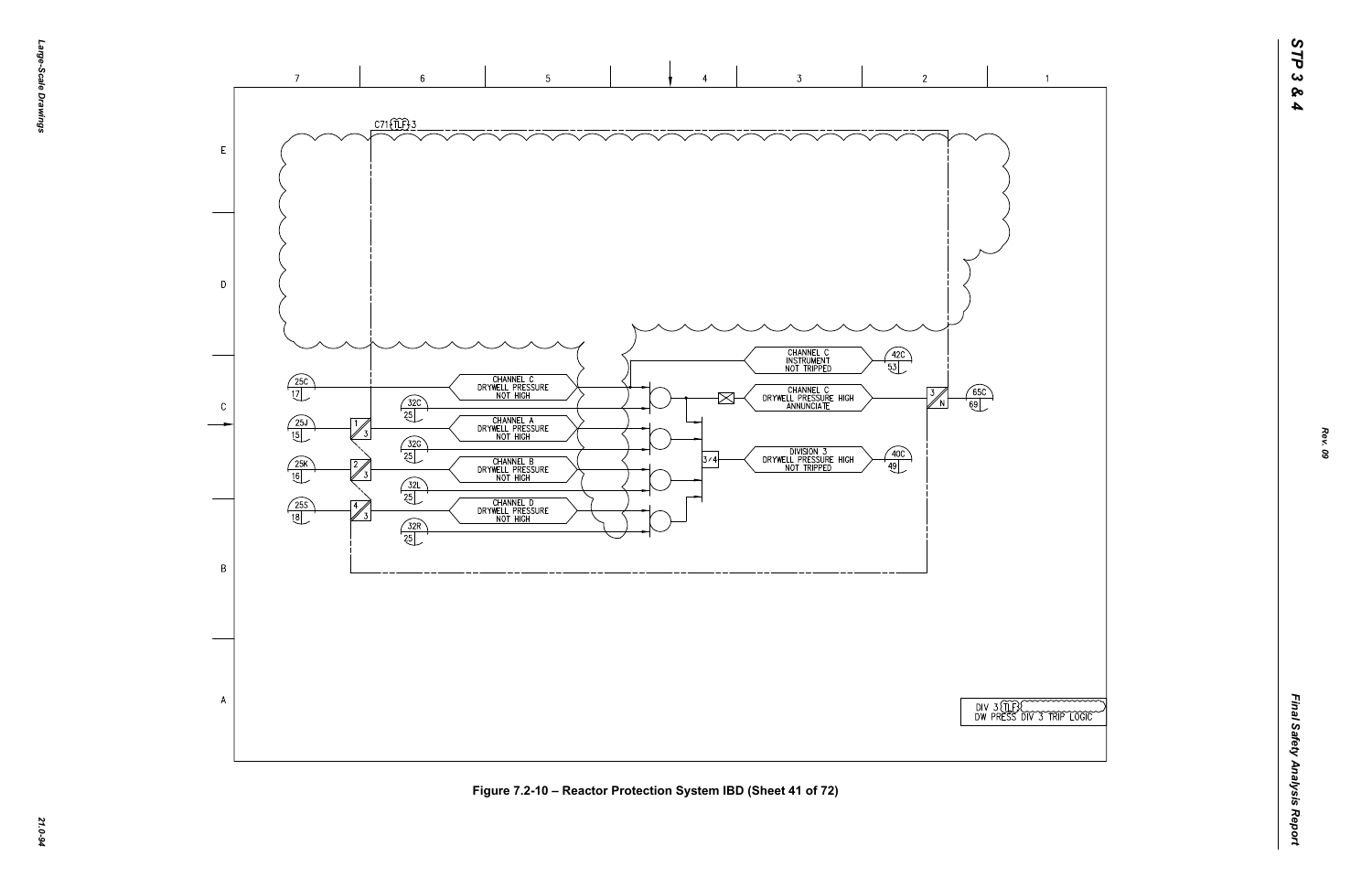



 $\overline{1}$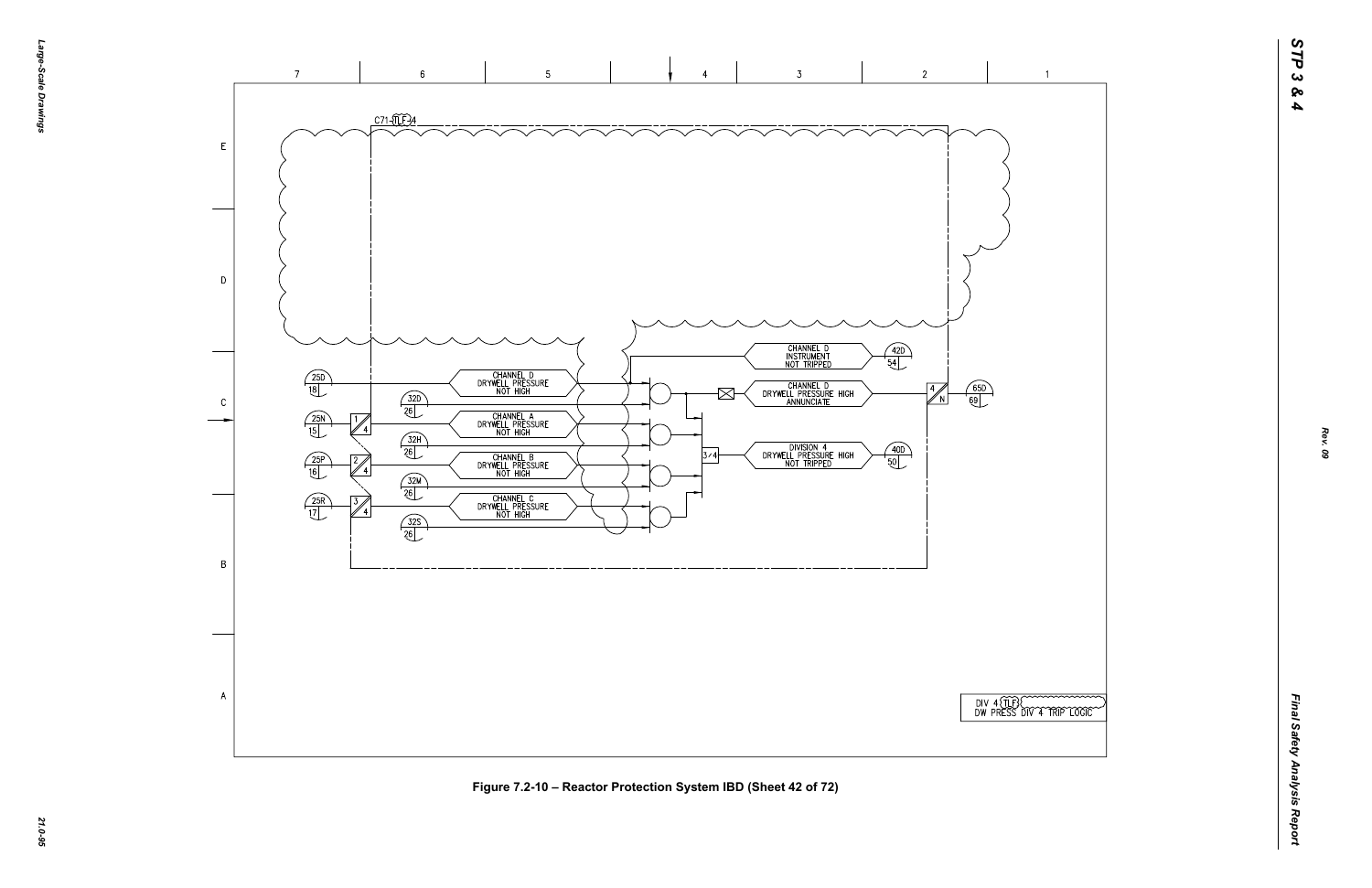

*21.0-96* **Figure 7.2-10 – Reactor Protection System IBD (Sheet 47 of 72)**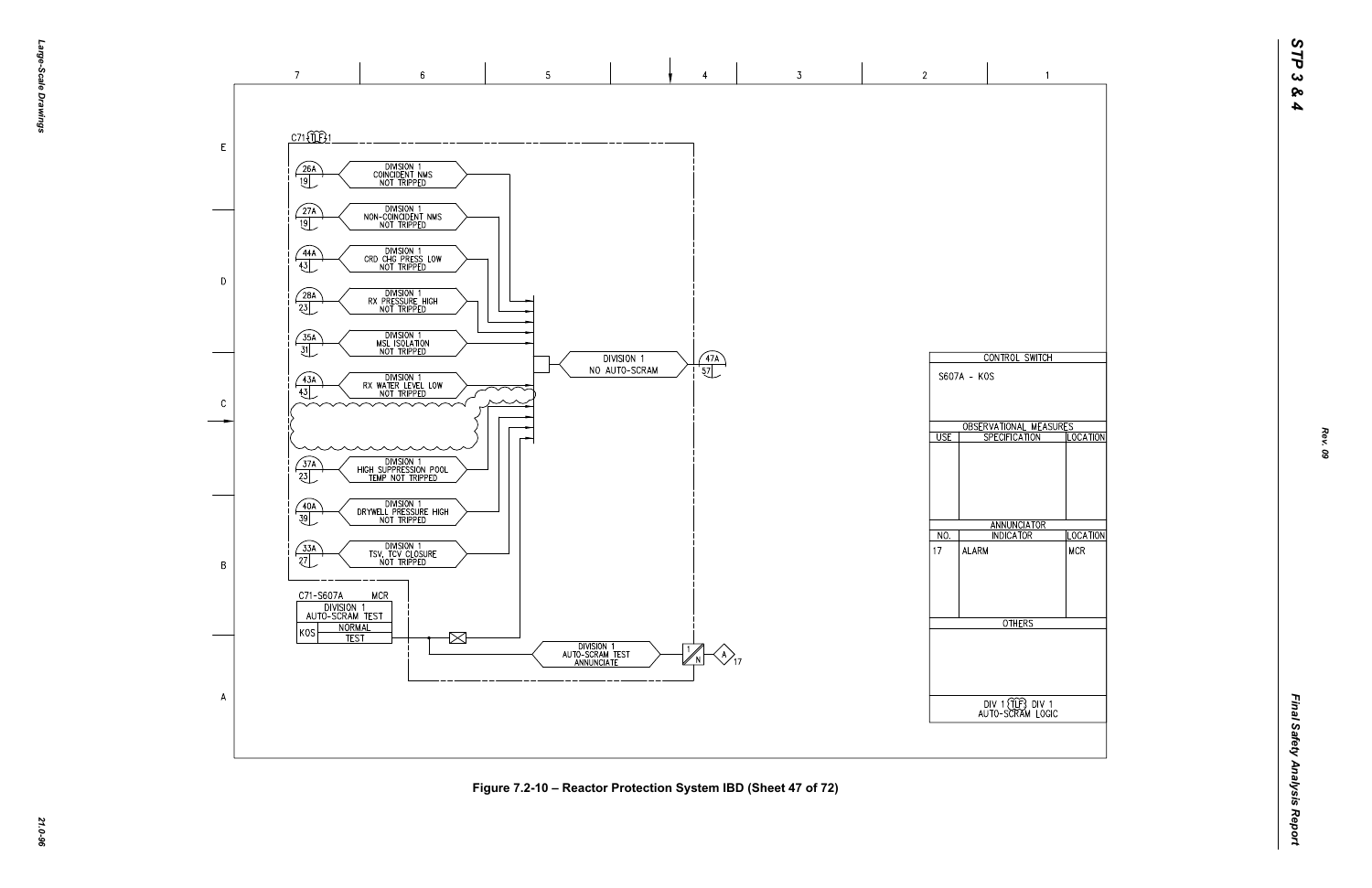

*21.0-97* **Figure 7.2-10 – Reactor Protection System IBD (Sheet 48 of 72)**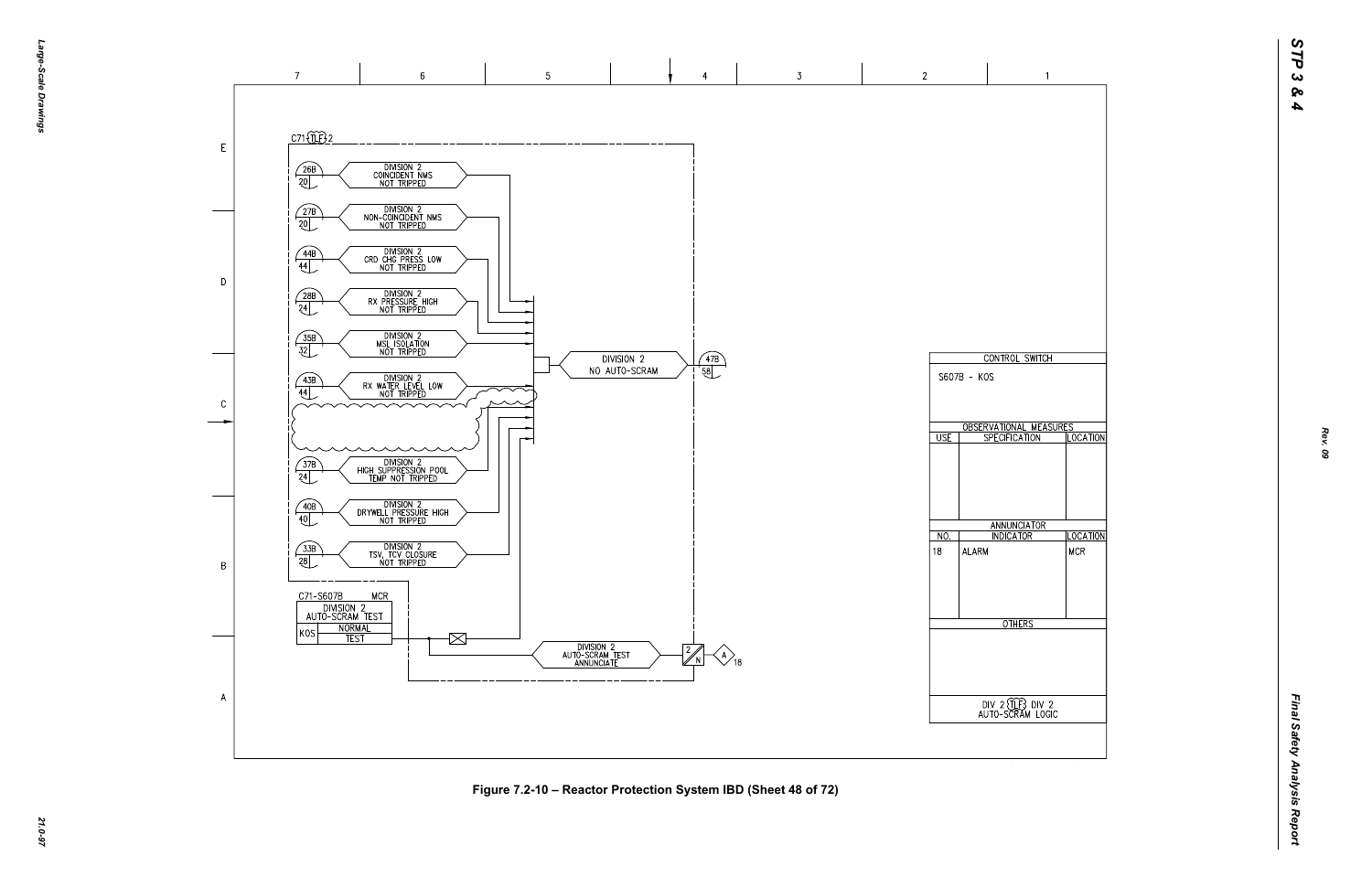

*21.0-98* **Figure 7.2-10 – Reactor Protection System IBD (Sheet 49 of 72)**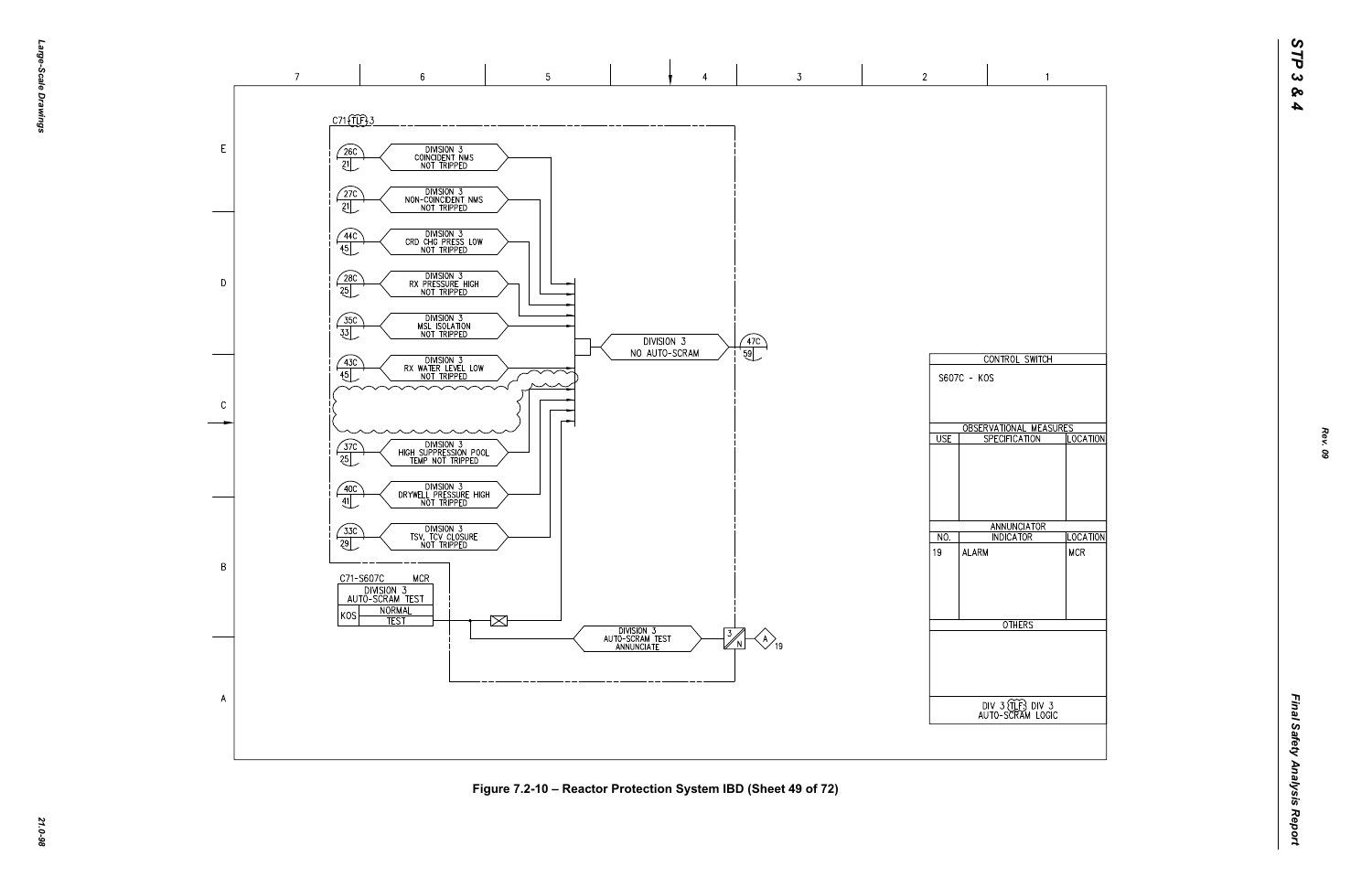*STP 3 & 4*



*21.0-99* **Figure 7.2-10 – Reactor Protection System IBD (Sheet 50 of 72)**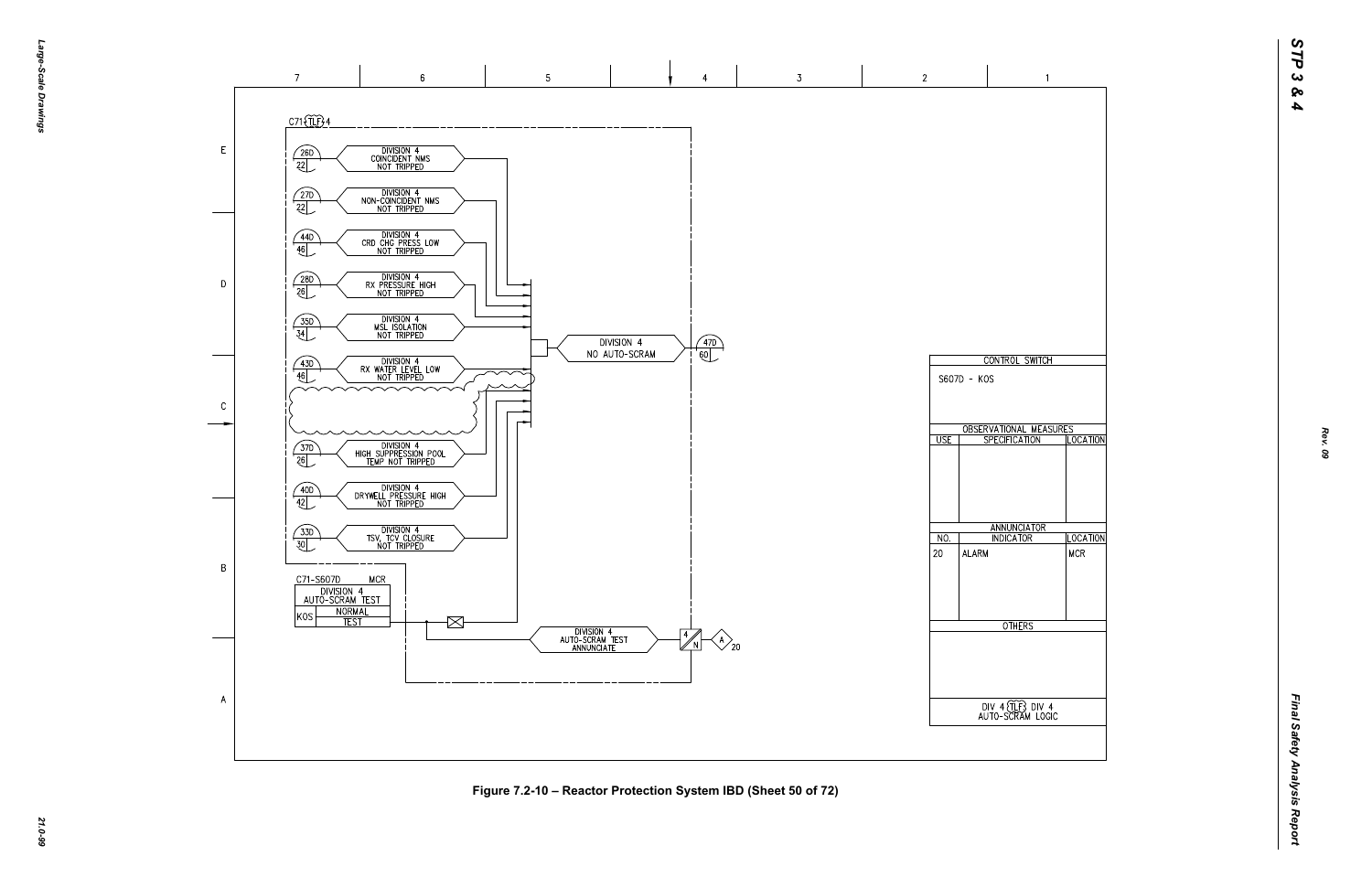



*21.0-100* **Figure 7.2-10 – Reactor Protection System IBD (Sheet 51 of 72)**

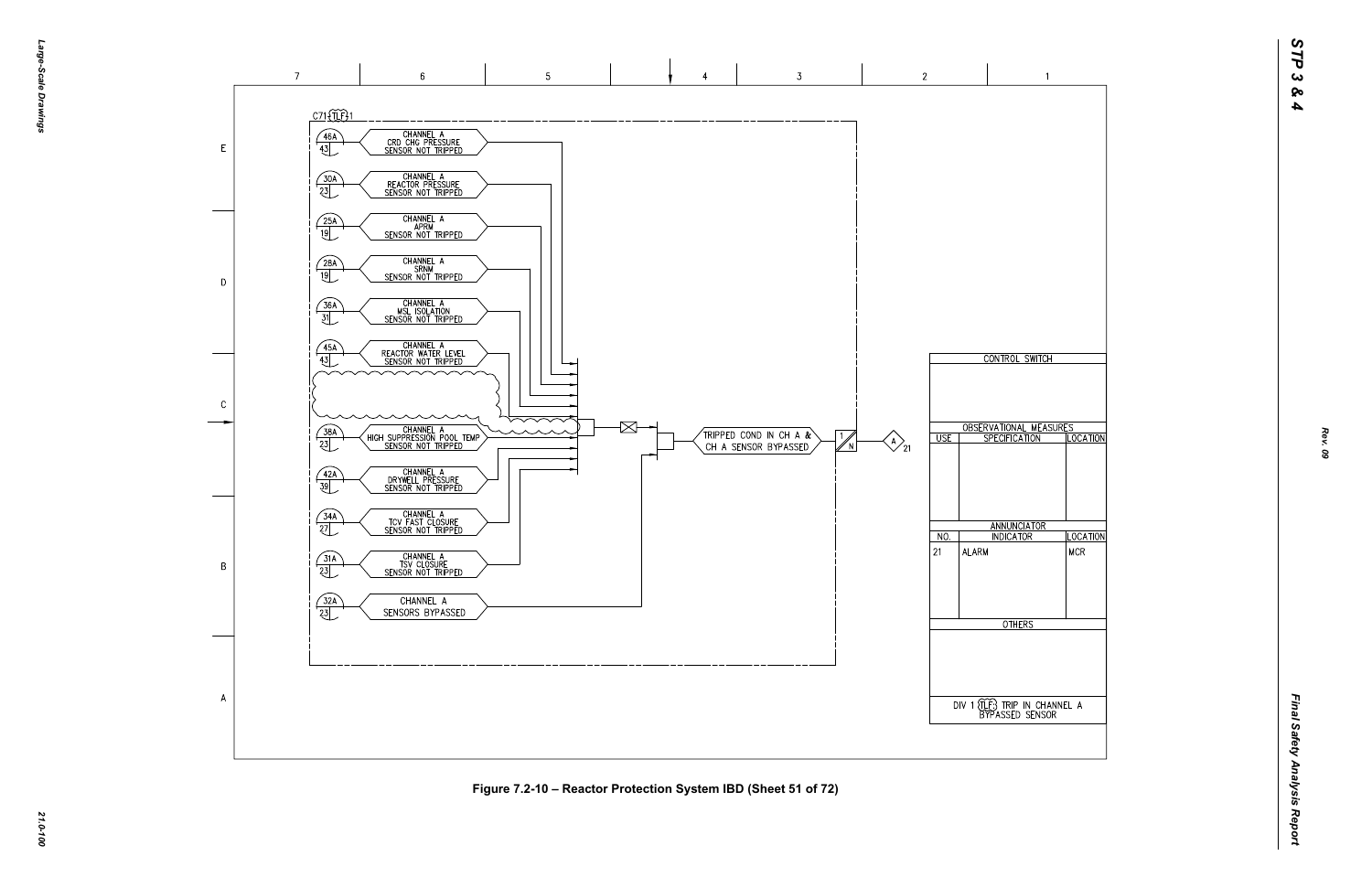

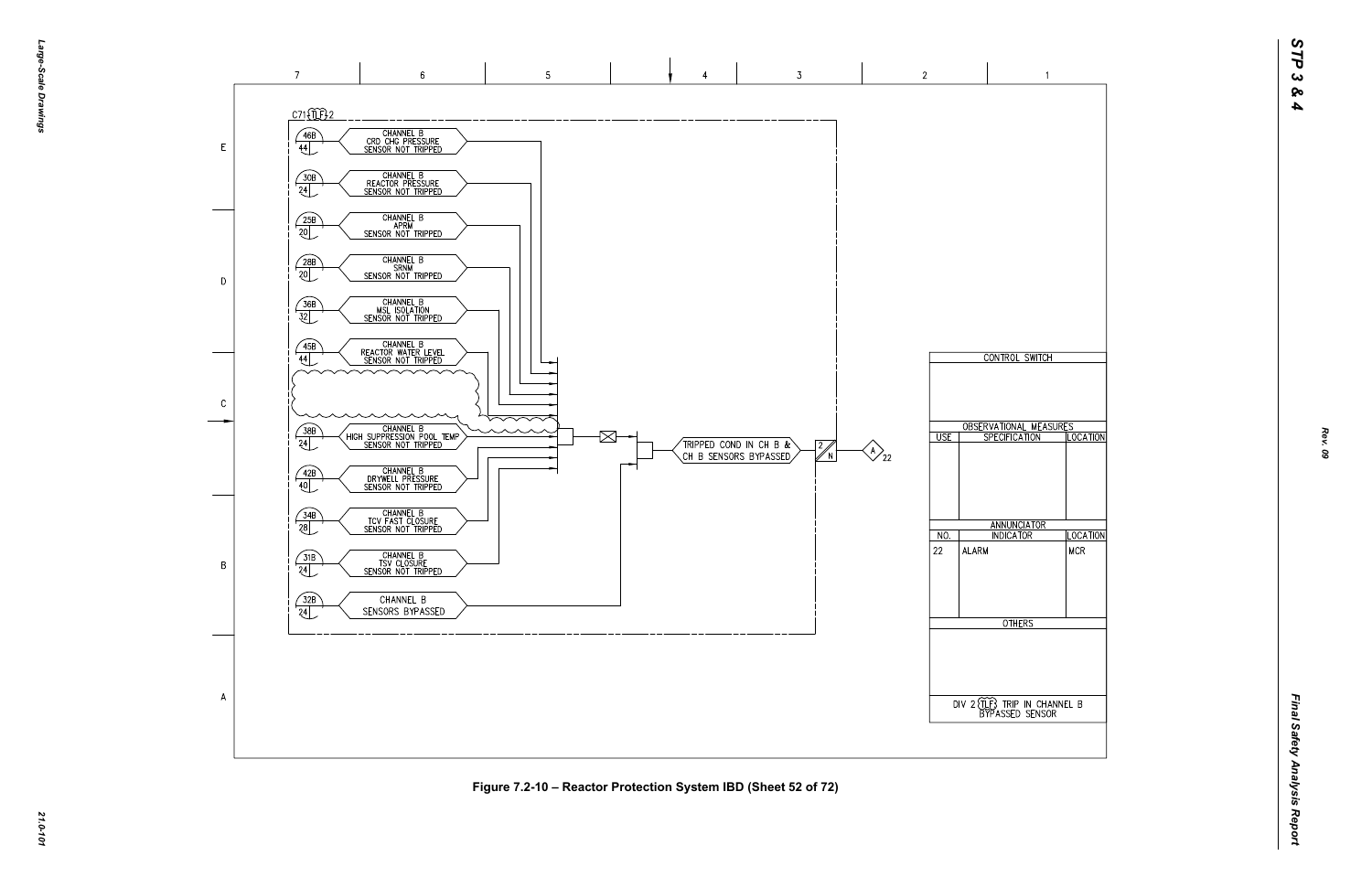

*21.0-102* **Figure 7.2-10 – Reactor Protection System IBD (Sheet 53 of 72)**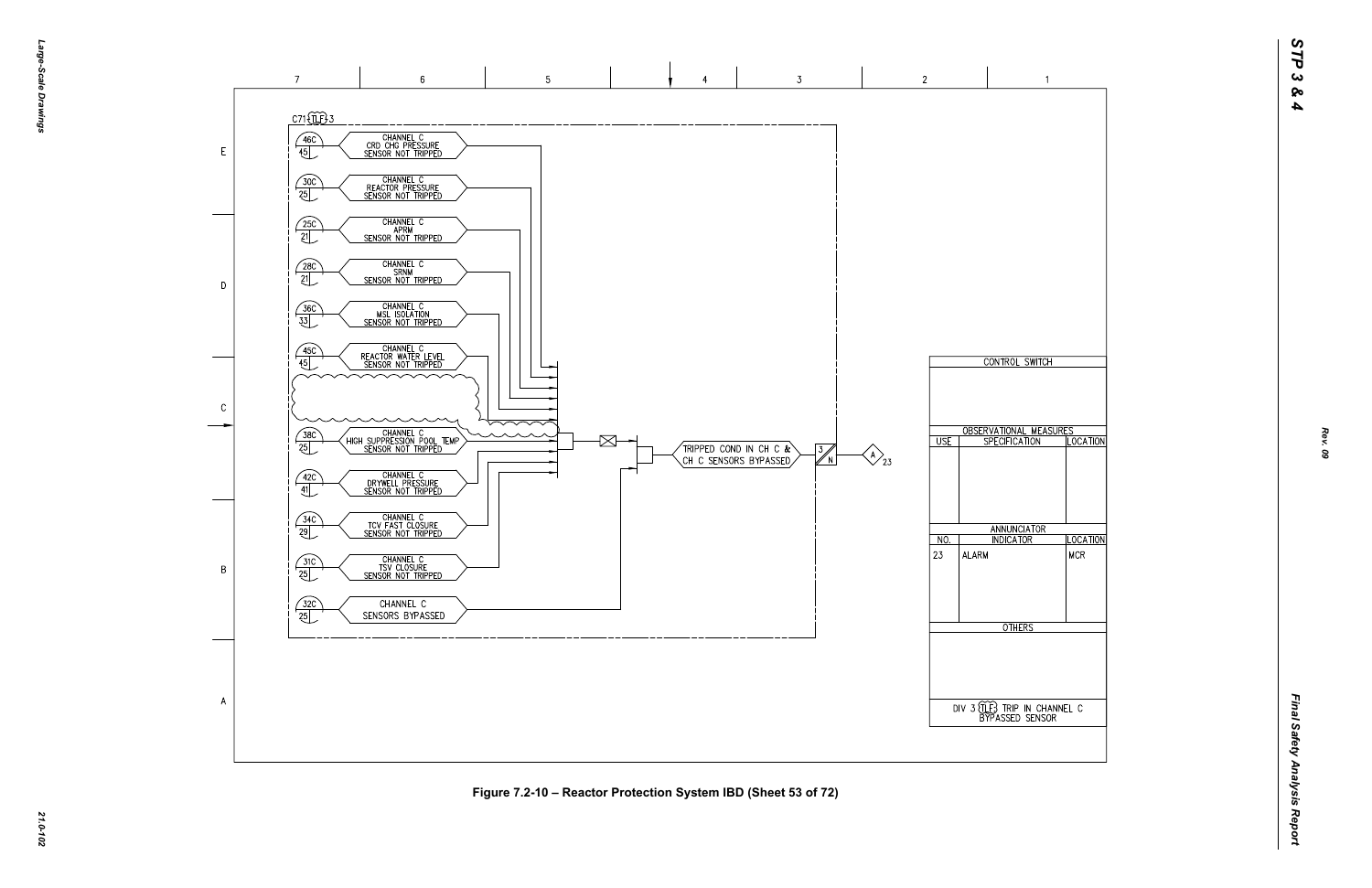

 $\overline{A}$ 

*21.0-103* **Figure 7.2-10 – Reactor Protection System IBD (Sheet 54 of 72)**



 $\overline{2}$ 

 $\overline{\cup}$  USE

 $NO.$ 

ALARM

 $|24\rangle$ 

 $\bigotimes_{24}$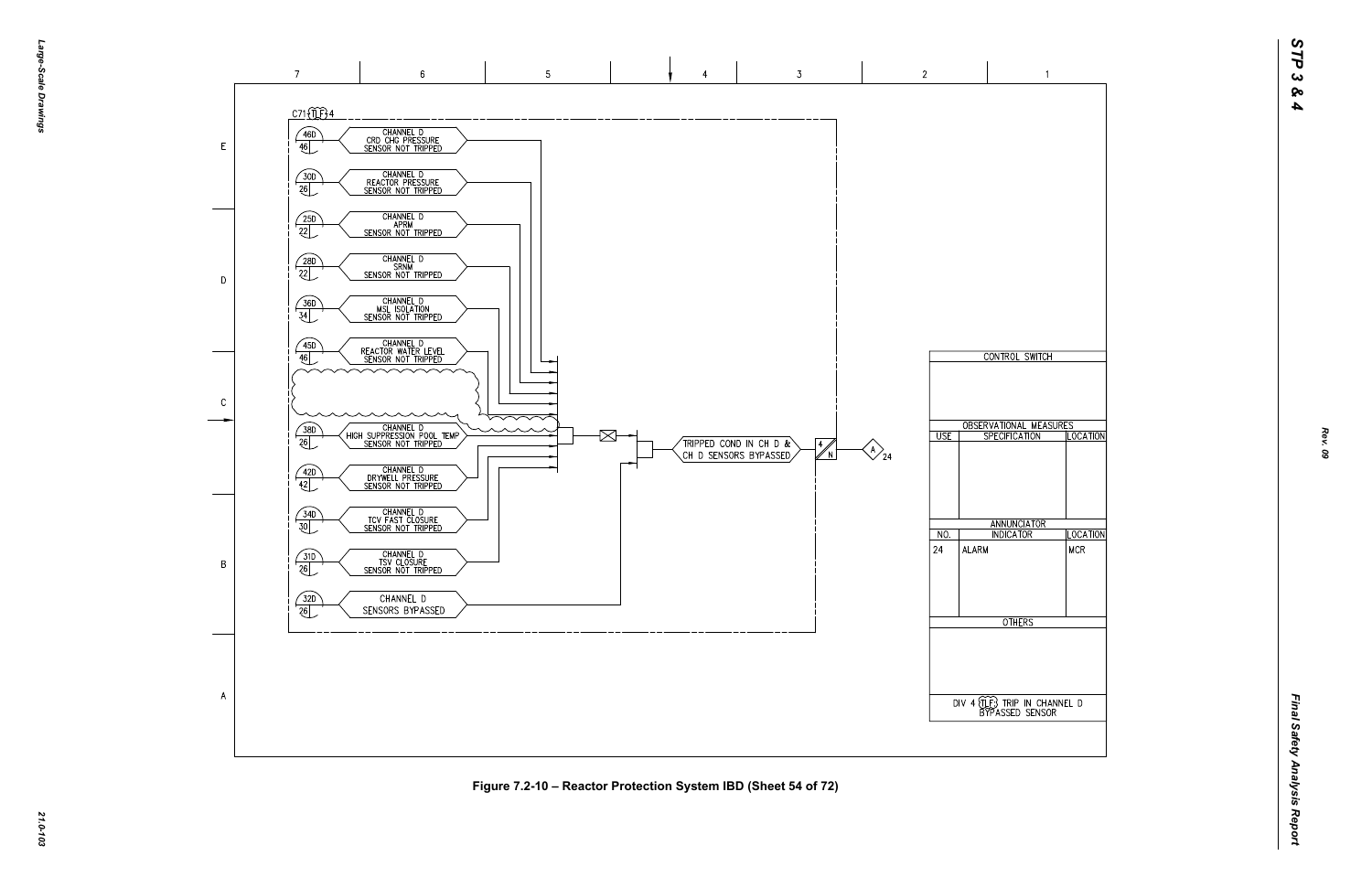

*21.0-104* **Figure 7.2-10 – Reactor Protection System IBD (Sheet 69 of 72)**